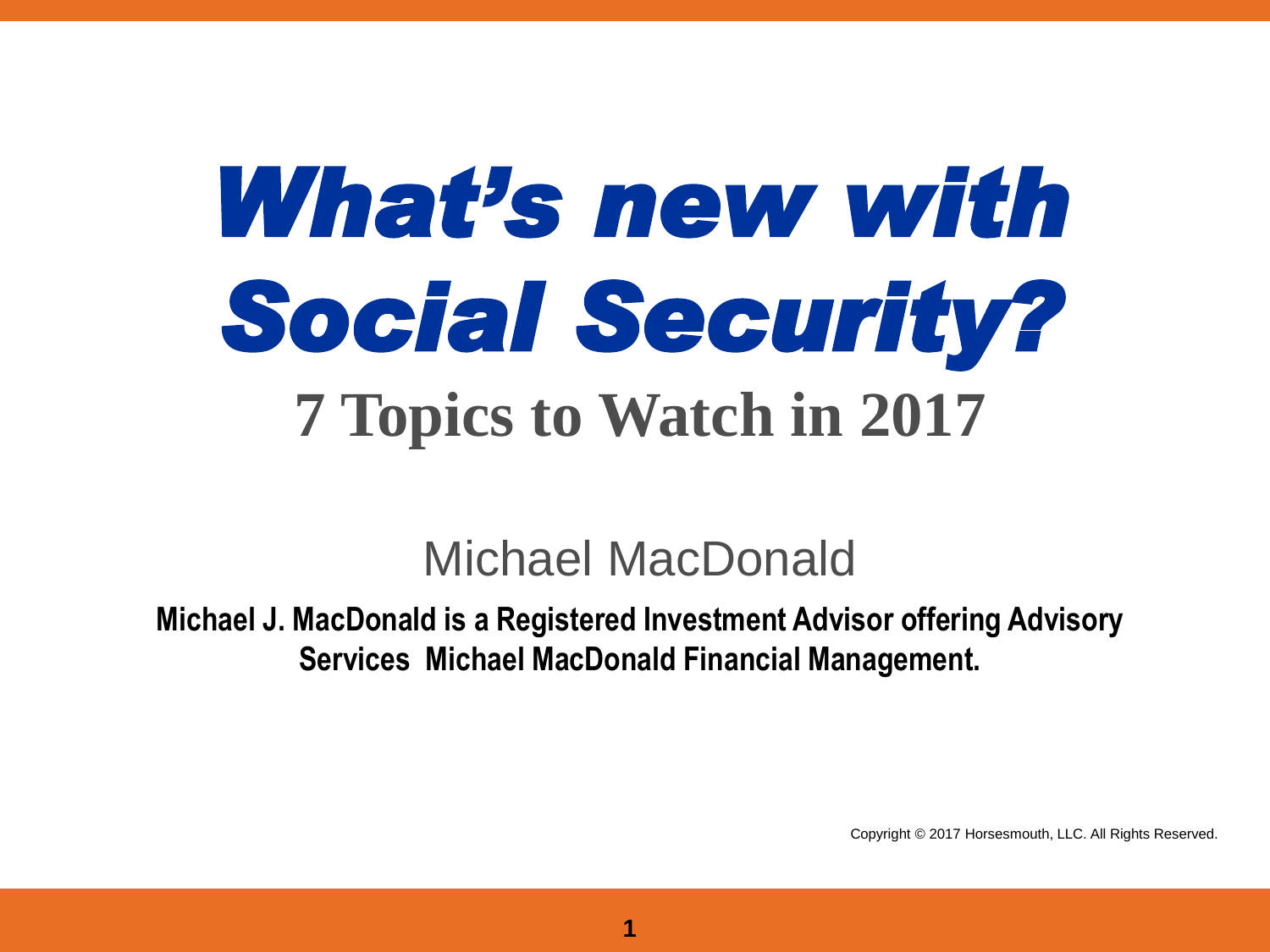#### *What's New?*

- **1. 2017 cost-of-living adjustment**
- **2. 2017 earnings test**
- **3. Social Security taxes (payroll taxes and benefit taxes)**
- **4. 2017 Medicare premiums**
- **5. Proposals for Medicare reform**
- **6. Status of the Trust Fund and proposals for Social Security reform**
- **7. Update on claiming strategies**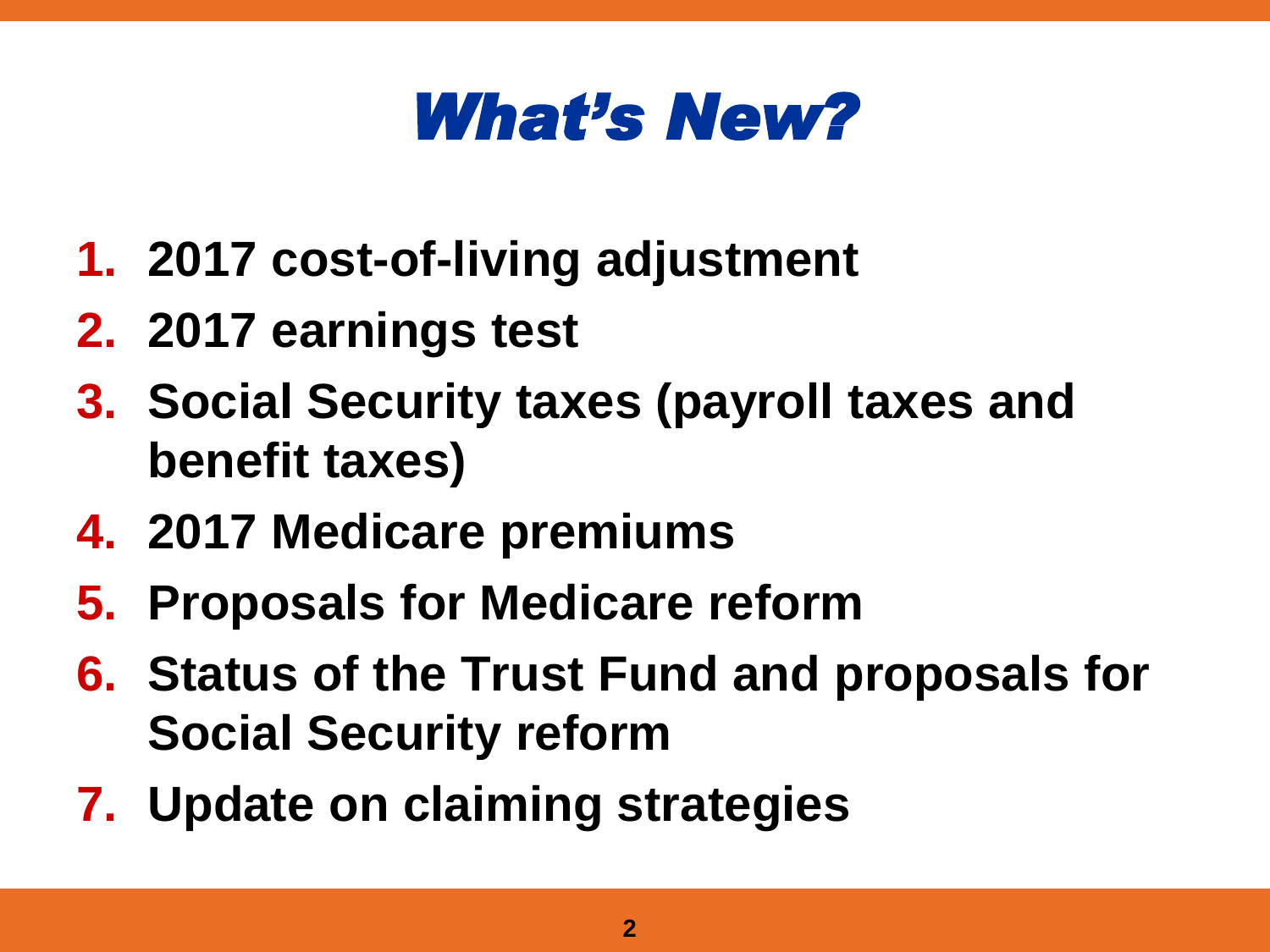#### *#1. Cost of living adjustment*

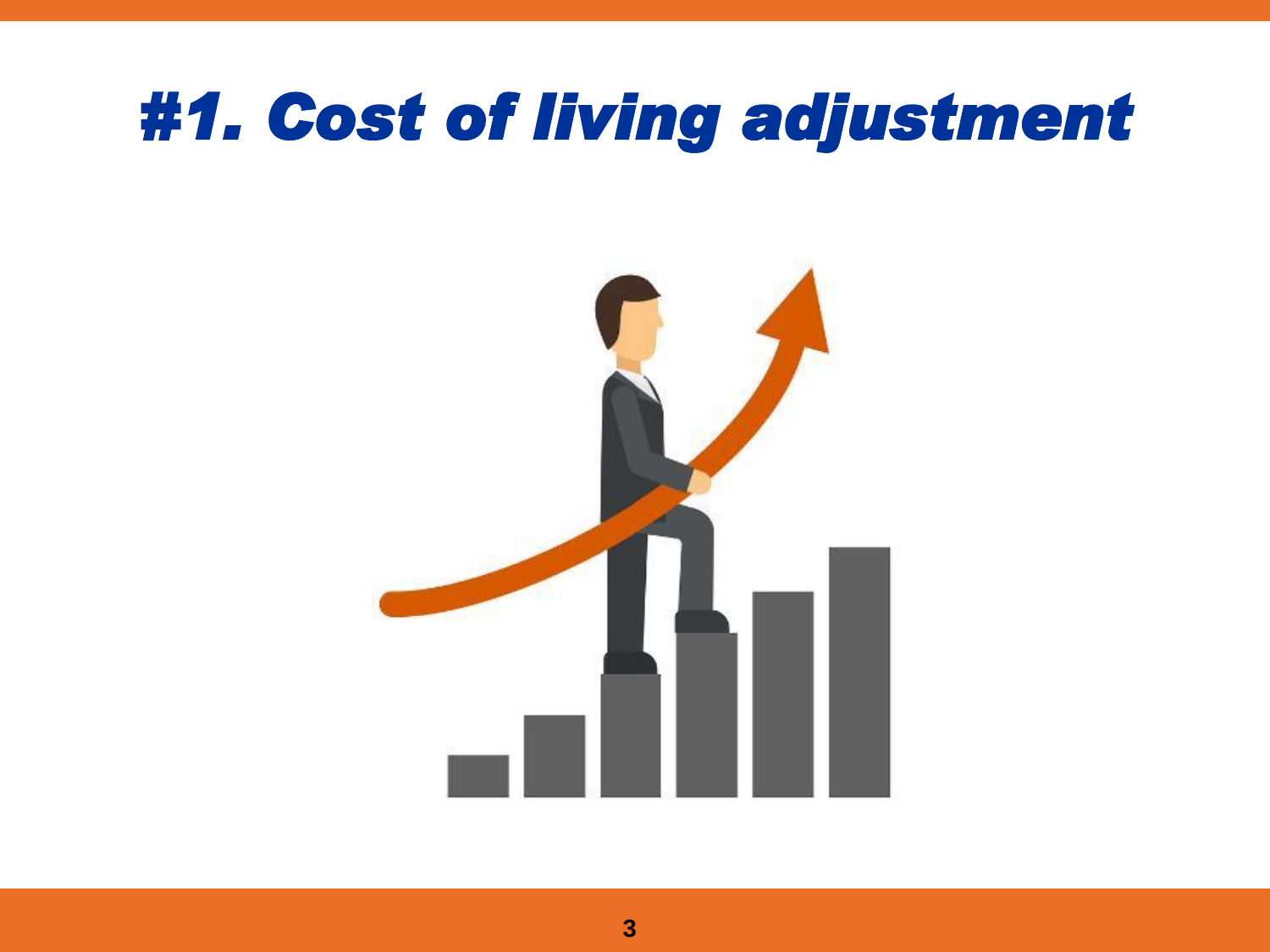## *Cost-of-living adjustment*

- **Social Security checks up slightly in 2017**
- **New earnings test threshold**
- **Higher Social Security wage base**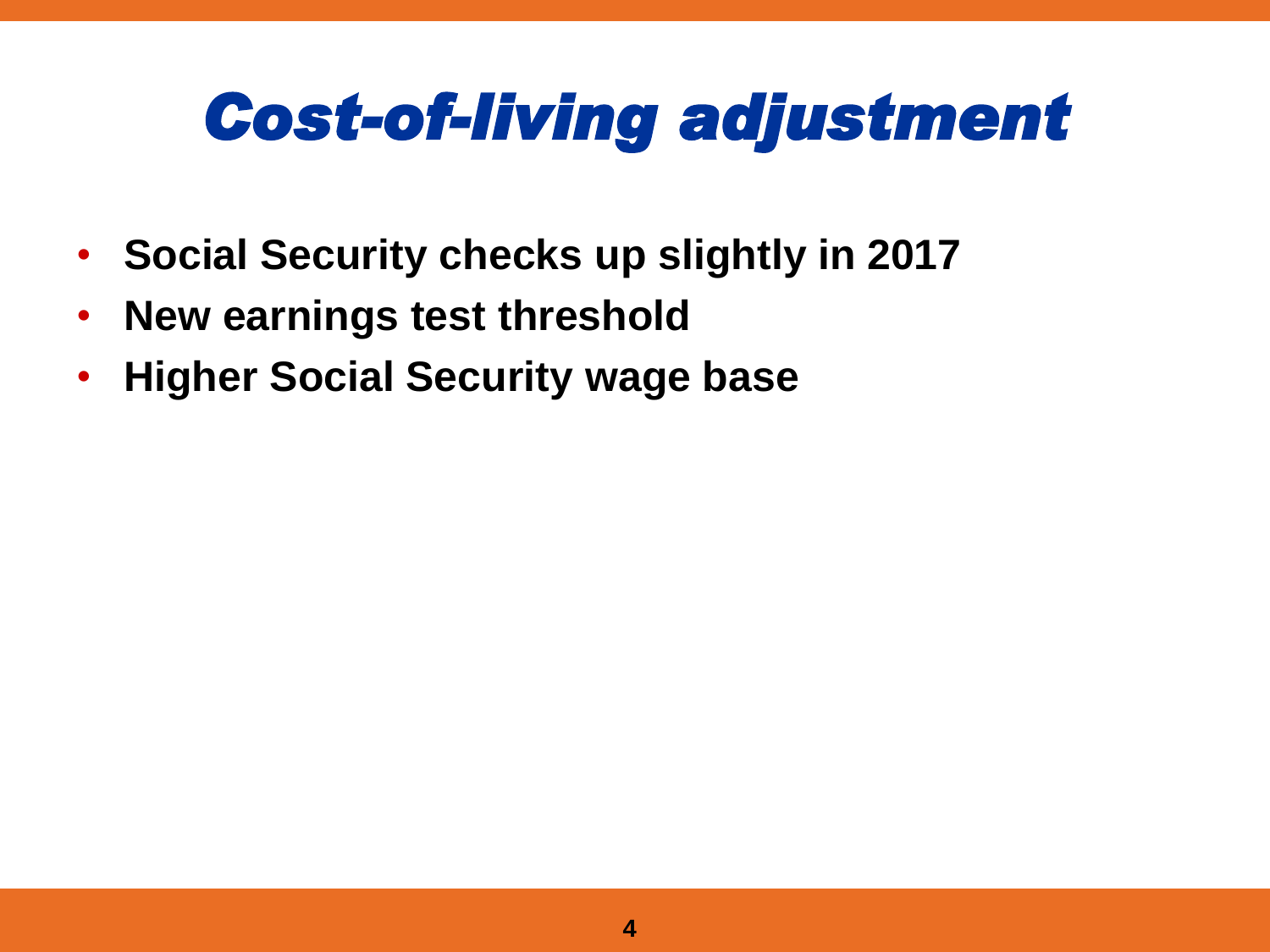## *2017 Social Security cost-ofliving adjustment: 0.3%*

| <b>Current benefit</b><br>amount | 0.3% COLA* | <b>New benefit amount</b> |
|----------------------------------|------------|---------------------------|
| \$800                            | \$2.40     | \$802.40                  |
| \$1,000                          | \$3.00     | \$1,003.00                |
| \$1,300                          | \$3.90     | \$1,303.90                |
| \$1,800                          | \$5.40     | \$1,805.40                |
| \$2,200                          | \$6.60     | \$2,206.60                |
| \$2,500                          | \$7.50     | \$2,507.50                |
| \$3,000                          | \$9.00     | \$3,009.00                |
| \$3,300                          | \$9.90     | \$3,309.90                |

**\* May be absorbed by Medicare premiums**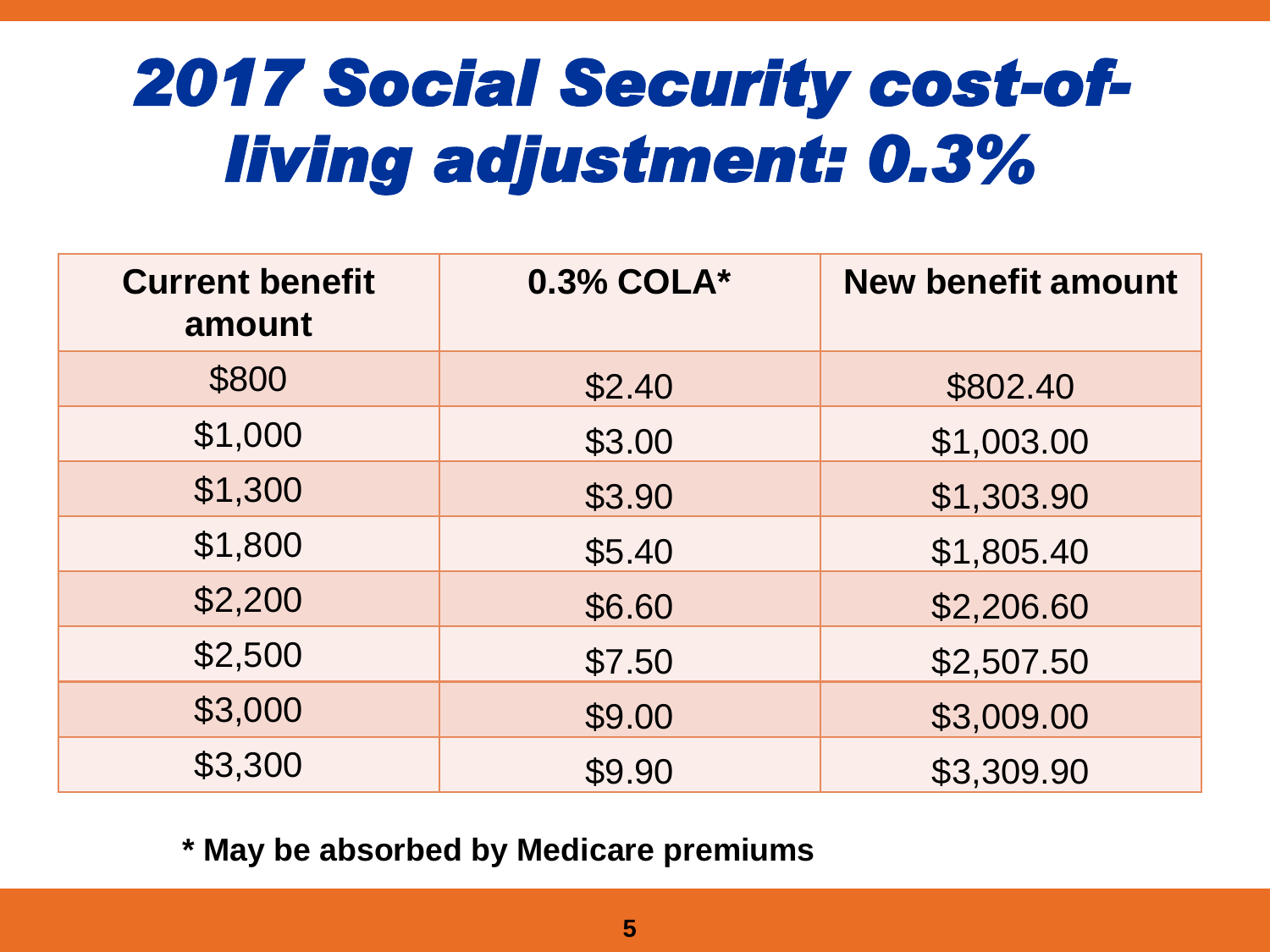### *COLA in perspective*

| 1982 | 11.20% | 1994 | 2.60% | 2006 | 4.10%    |
|------|--------|------|-------|------|----------|
| 1983 | 7.40%  | 1995 | 2.90% | 2007 | 3.30%    |
| 1984 | 3.50%  | 1996 | 2.60% | 2008 | 2.30%    |
| 1985 | 3.50%  | 1997 | 2.90% | 2009 | 5.80%    |
| 1986 | 3.10%  | 1998 | 2.10% | 2010 | $0.00\%$ |
| 1987 | 1.30%  | 1999 | 1.30% | 2011 | $0.00\%$ |
| 1988 | 4.20%  | 2000 | 2.50% | 2012 | 3.60%    |
| 1989 | 4.00%  | 2001 | 3.50% | 2013 | 1.70%    |
| 1990 | 4.70%  | 2002 | 2.60% | 2014 | 1.50%    |
| 1991 | 5.40%  | 2003 | 1.40% | 2015 | 1.70%    |
| 1992 | 3.70%  | 2004 | 2.10% | 2016 | $0.00\%$ |
| 1993 | 3.00%  | 2005 | 2.70% | 2017 | 0.03%    |

**Average historical COLA: 3% Trustees' projected COLA: 2.6%**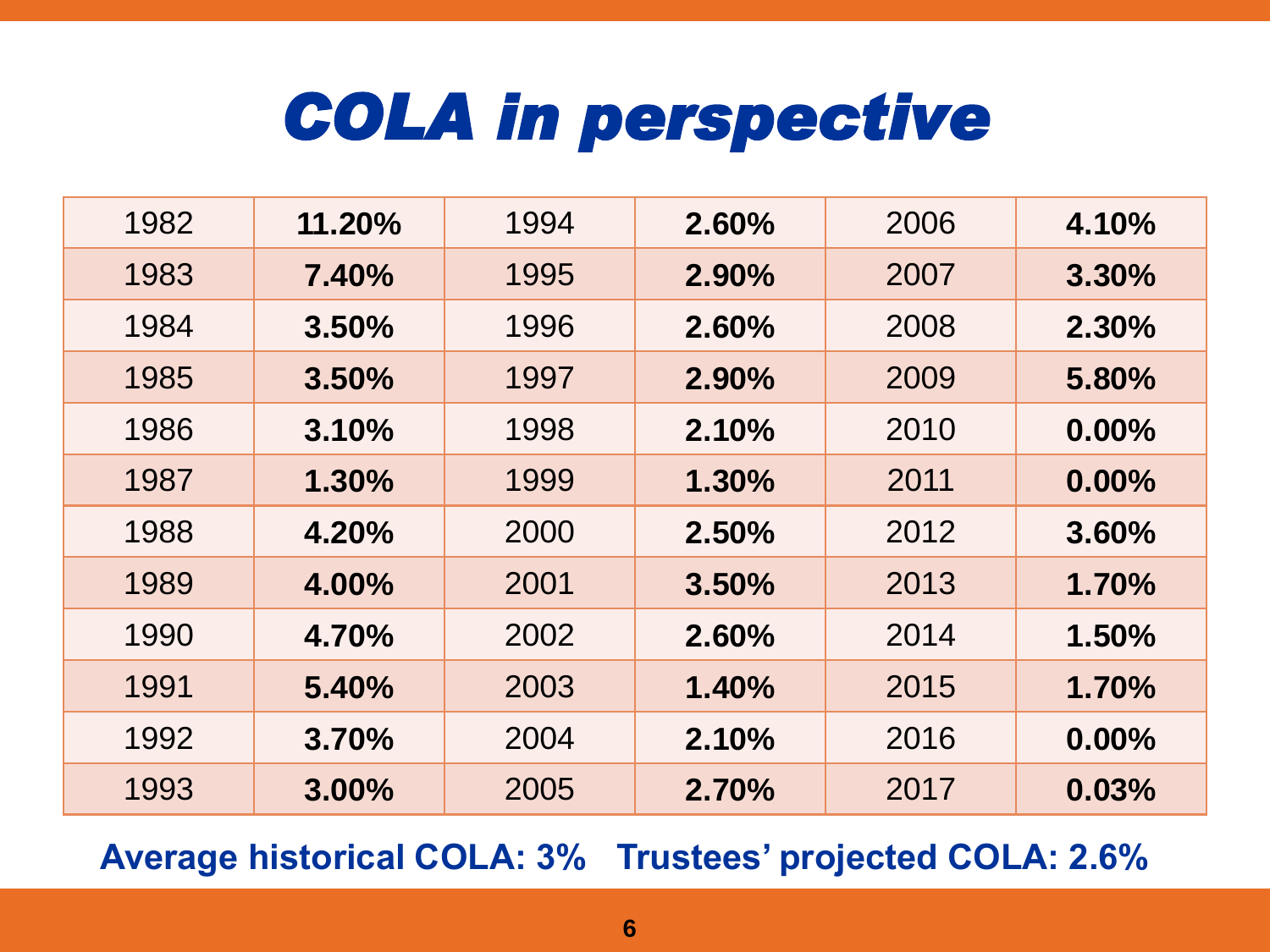## *How the COLA is calculated*

- **Based on CPI-W: Consumer Price Index for urban wage earners**
- **Unclaimed benefit also raised by COLA**



**See SSA Office of the Chief Actuary for exact formula: <https://www.ssa.gov/oact/cola/latestCOLA.html>**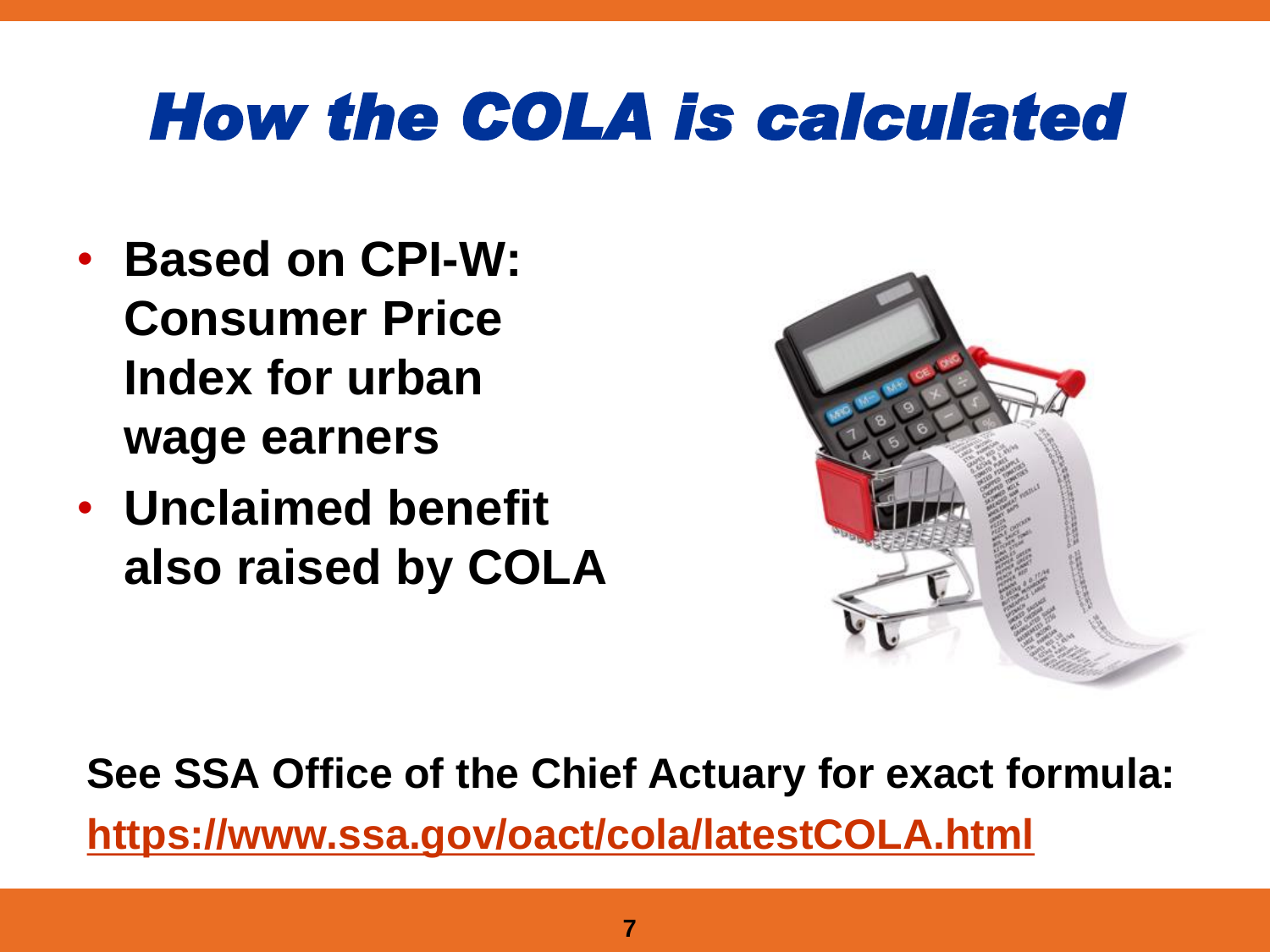

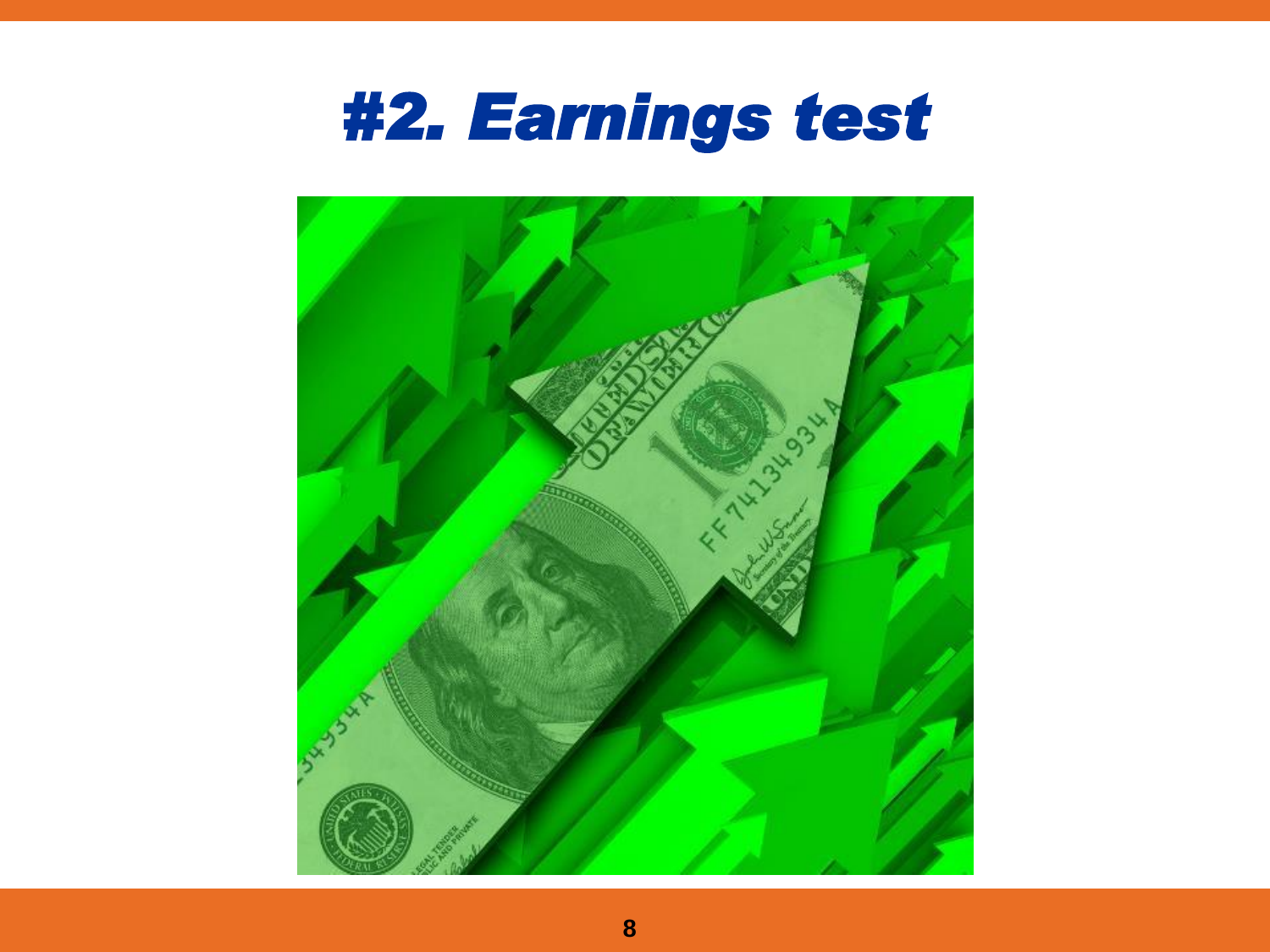## *2017 earnings test threshold*

- **Earnings test applies to people who are under FRA, receiving benefits, and work**
- **2017 threshold: \$16,920, up from \$15,720**
- **\$1 in benefits will be withheld for every \$2 earned over \$16,920**
- **If you are receiving benefits and turn FRA in 2017, \$1 will be withheld for every \$3 earned over \$44,880**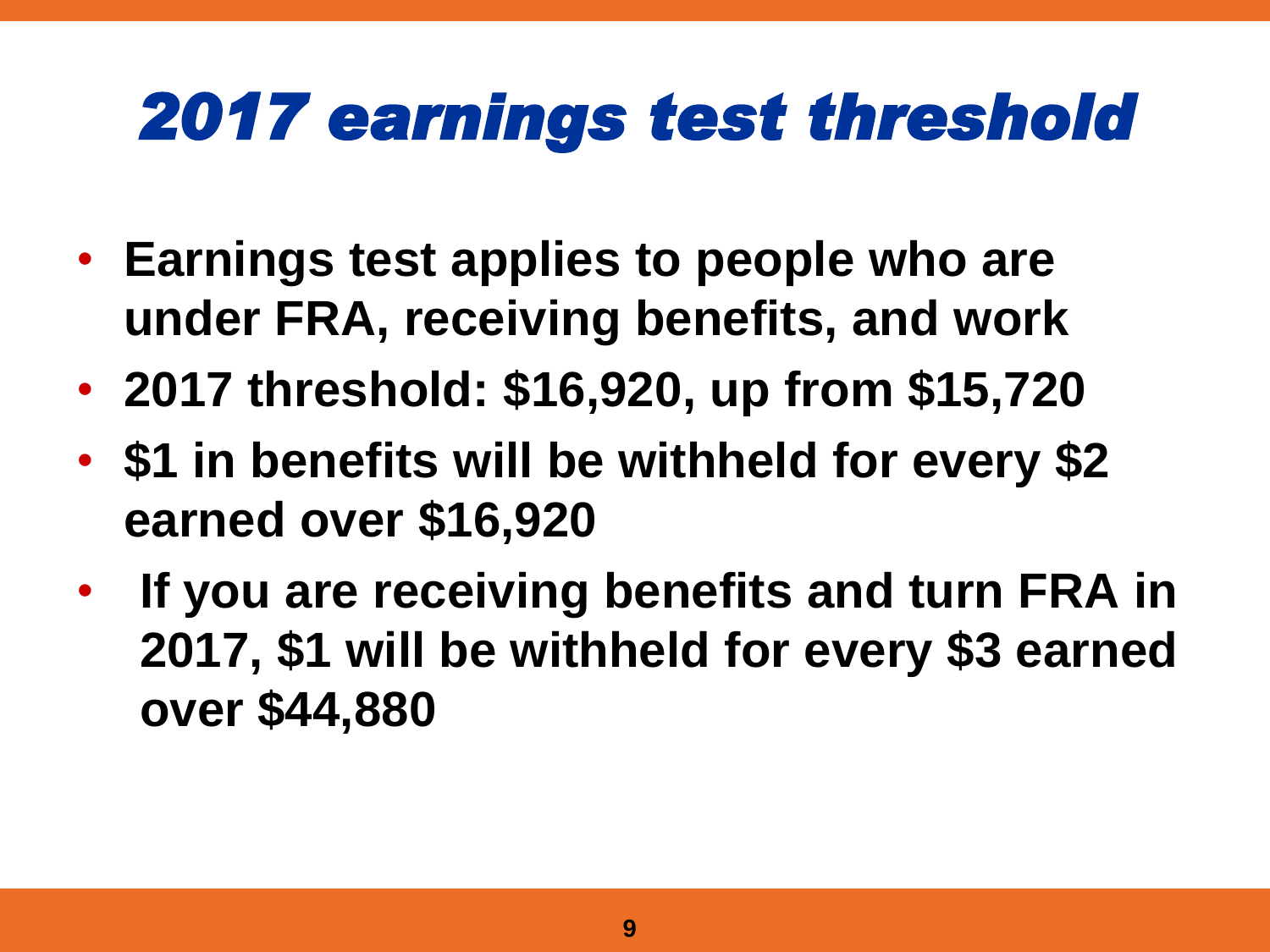## *First-year monthly earnings test*

- **If:**
	- **You file for Social Security in 2017, and**
	- **You are under FRA, and**
	- **You continue to work,**
	- **Your benefit will be withheld for any month that you earn more than \$1,410**
	- **The following year you will be subject to the regular annual earnings test**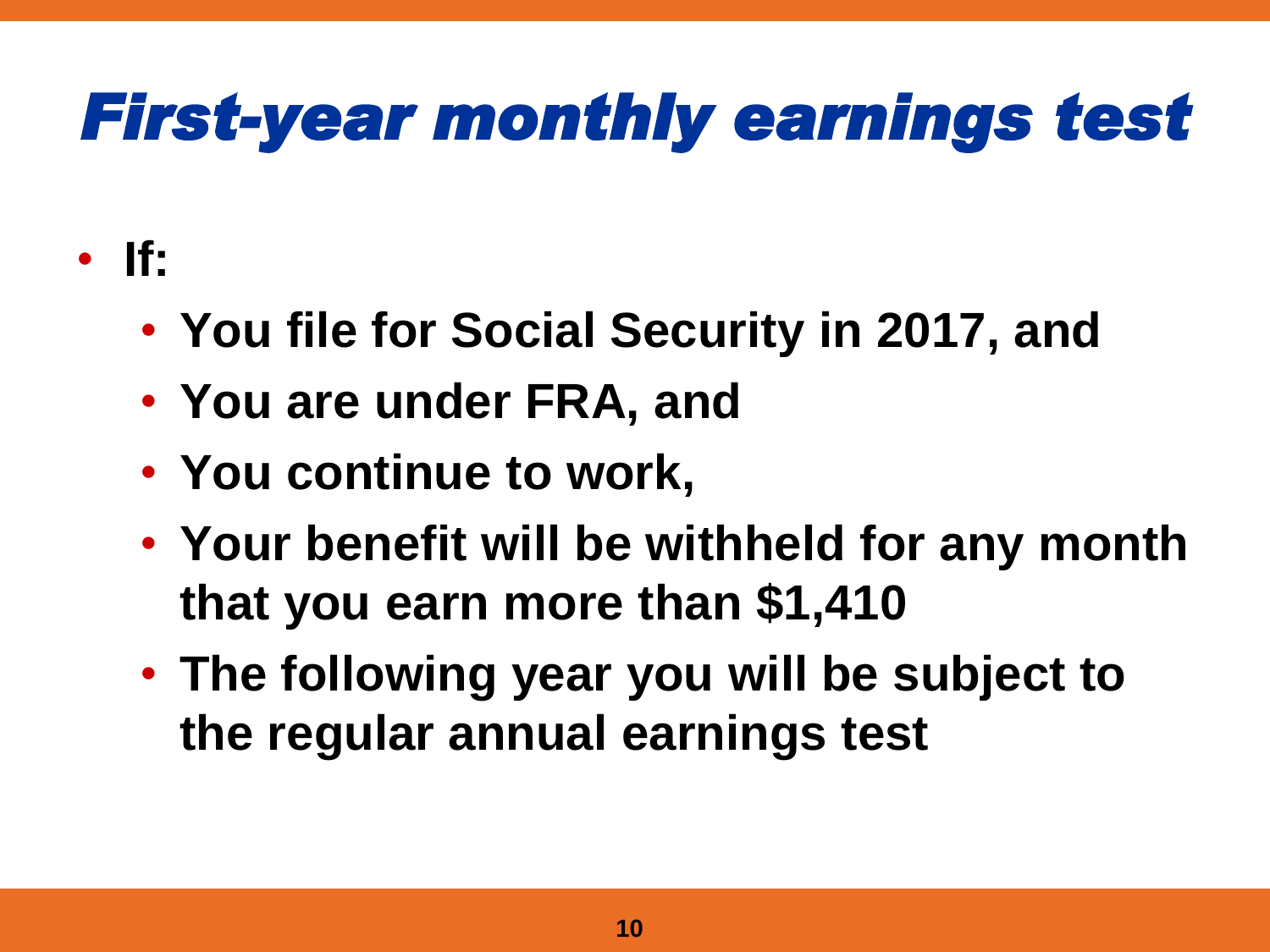#### *#3. Payroll taxes in 2017*

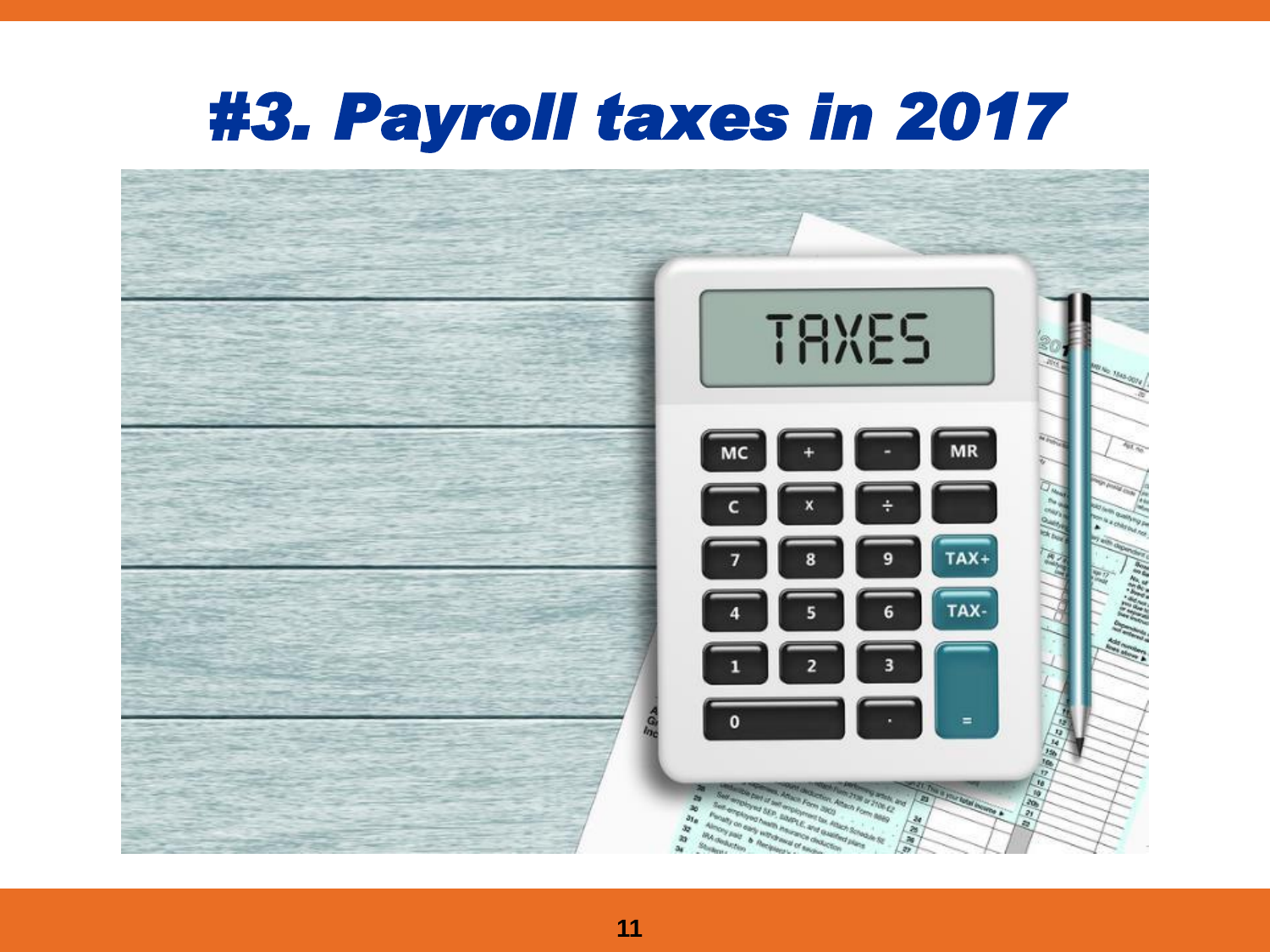## *Taxable earnings cap up 7%*

• **Maximum earnings subject to Social Security tax: \$127,200 in 2017, up from \$118,500**



#### **See this for the formula:**

**<https://www.ssa.gov/oact/cola/cbbdet.html>**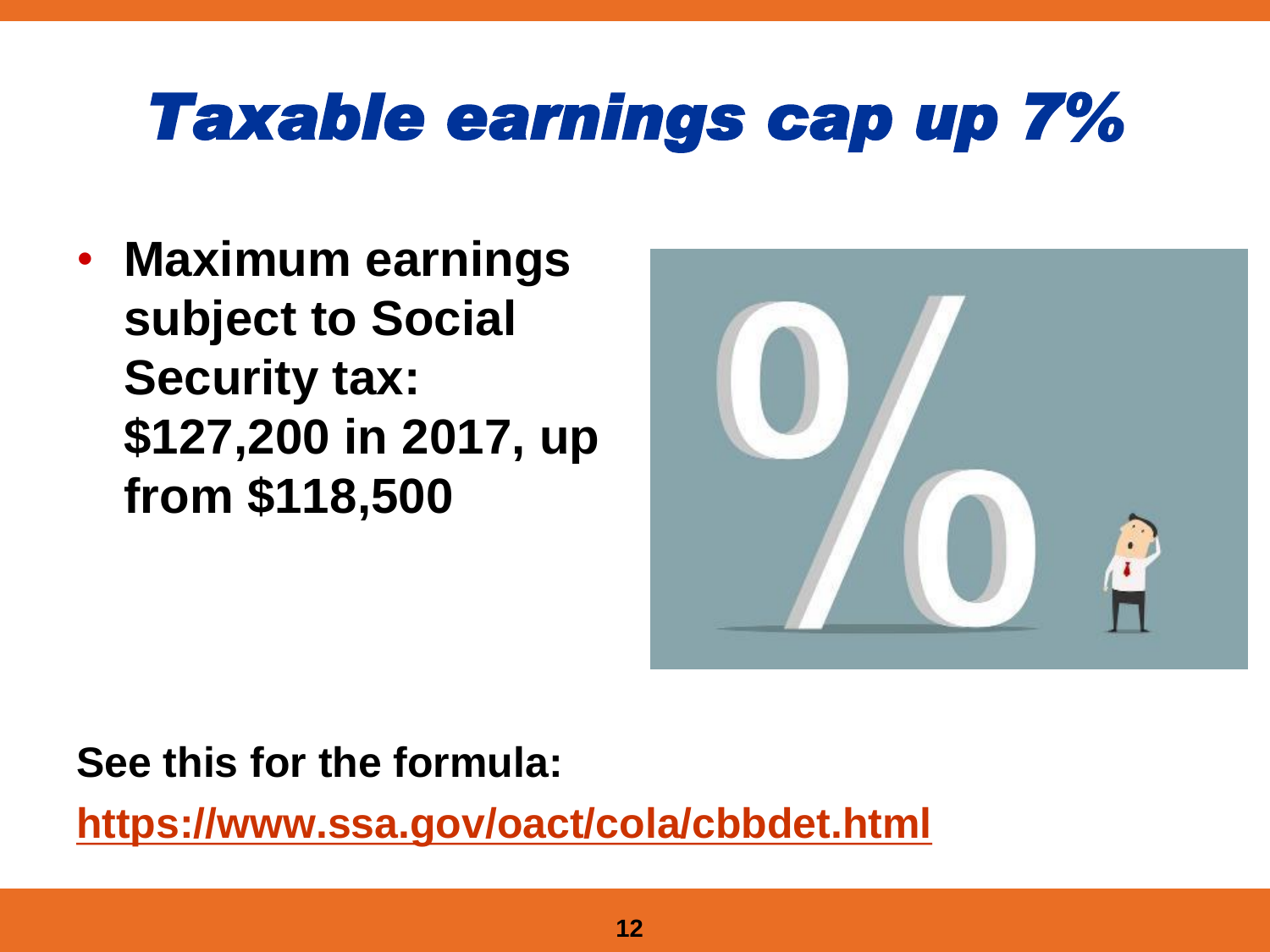### *Payroll tax rates unchanged*



- **Tax rate remains 6.2% each for employee and employer (12.4% for self-employed)**
- **No change to Medicare tax: 1.45% on all earnings**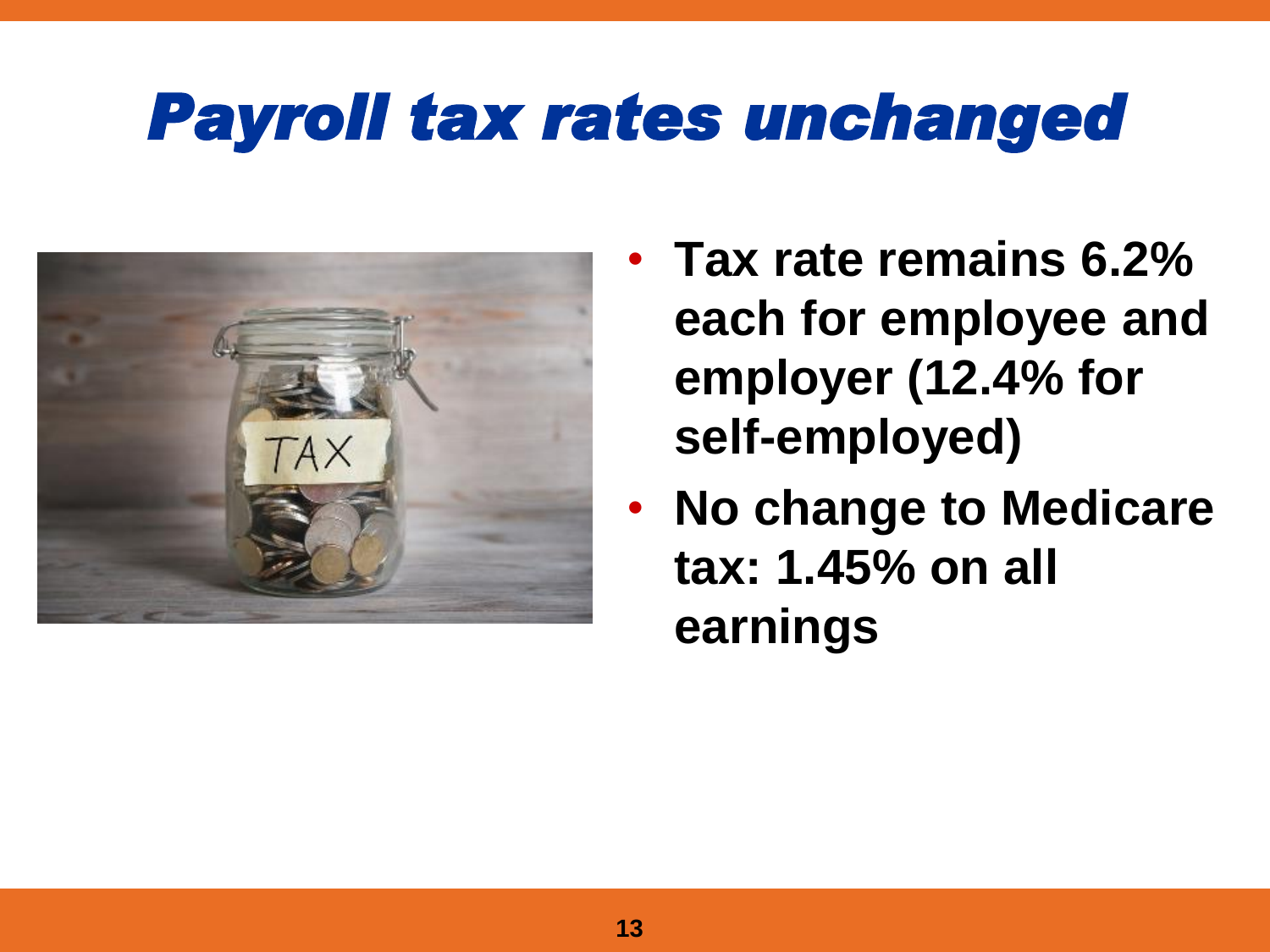#### *Maximum Social Security Tax*

- **Maximum Social Security tax in 2017: \$127,200 x .062 = \$7,886**
- **Self-employed: \$127,200 x .124 = \$15,772**

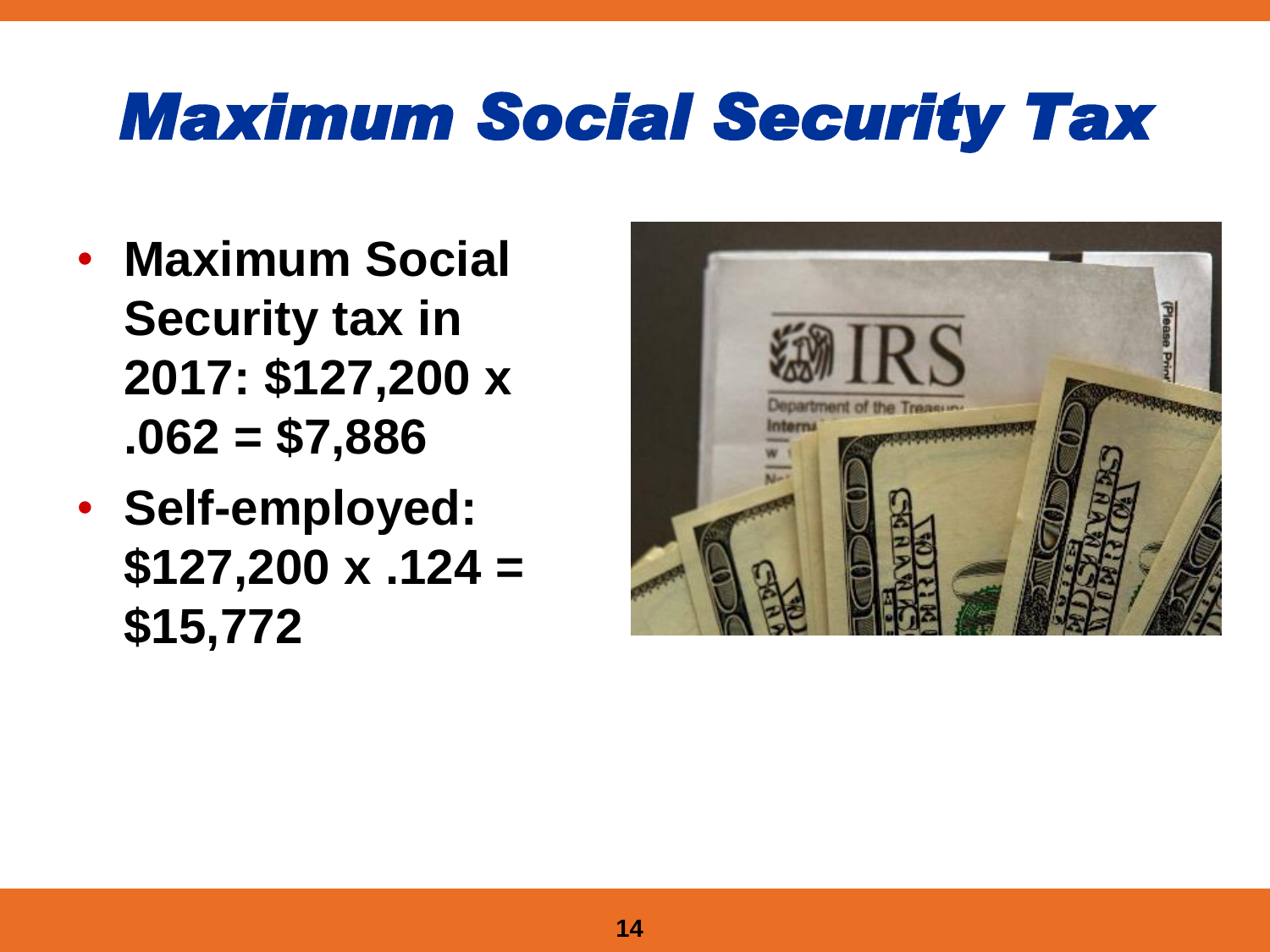#### *#3b. Taxation of Social Security benefits*

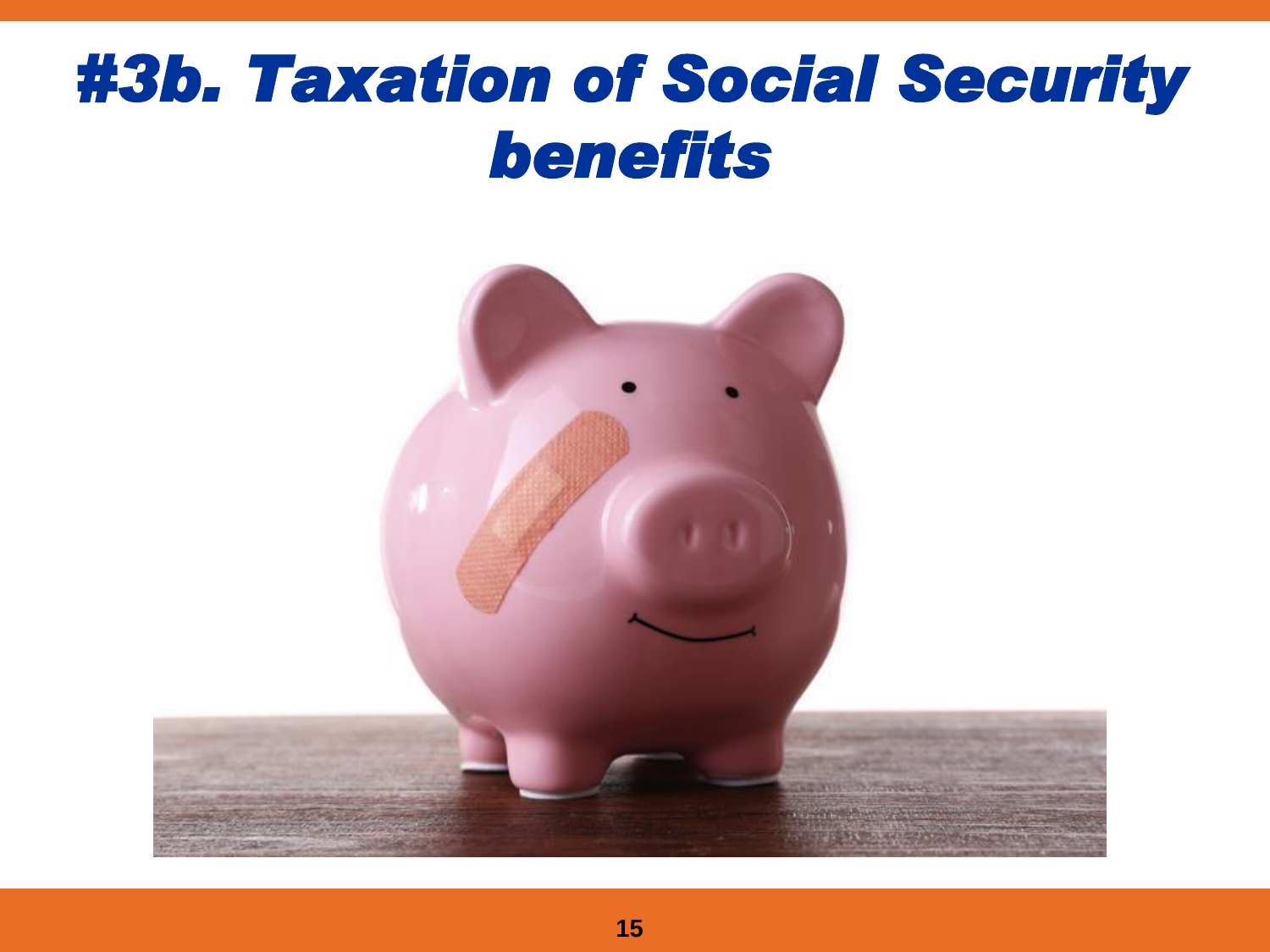#### *Taxation of Social Security benefits*

| <b>Filing status</b>                                                                                        | <b>Provisional income*</b>                                           | <b>Amount of SS subject to</b><br>tax            |
|-------------------------------------------------------------------------------------------------------------|----------------------------------------------------------------------|--------------------------------------------------|
| <b>Married filing jointly</b>                                                                               | <b>Under \$32,000</b><br>$$32,000 - $44,000$<br><b>Over \$44,000</b> | $\bf{0}$<br><b>Up to 50%</b><br><b>Up to 85%</b> |
| Single, head of household, qualifying<br>widow(er), married filing separately &<br>living apart from spouse | <b>Under \$25,000</b><br>$$25,000 - $34,000$<br><b>Over \$34,000</b> | $\bf{0}$<br><b>Up to 50%</b><br><b>Up to 85%</b> |
| Married filing separately and living<br>with spouse                                                         | Over 0                                                               | 85%                                              |

**\*Provisional income = AGI + one-half of SS benefit + tax-exempt interest**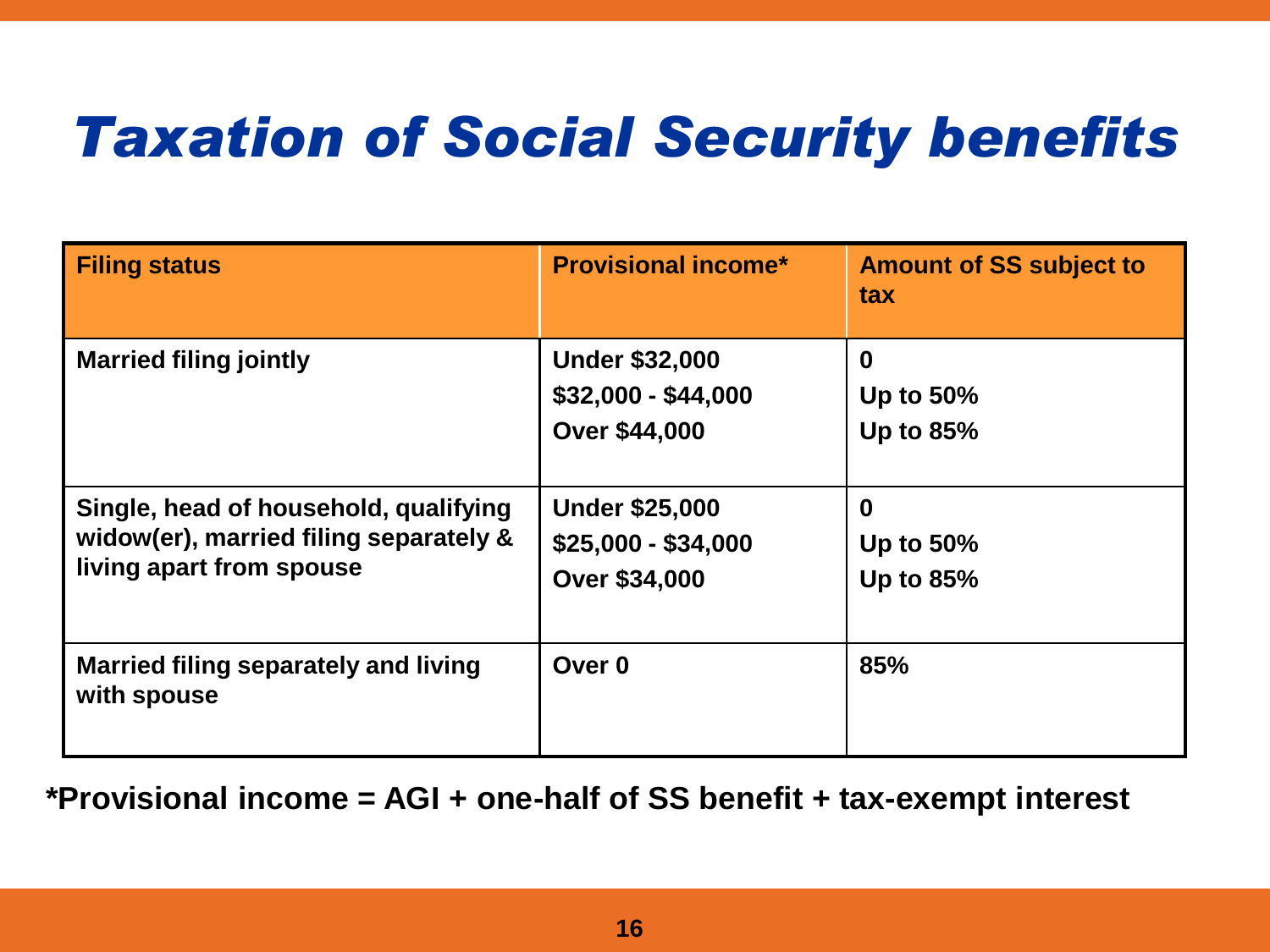## *What's new: Oldest boomers collecting RMDs*

- **Leading-edge baby boomers started turning 70.5 in 2016**
- **IRA required minimum distributions (RMDs) might bump you into a higher tax bracket**

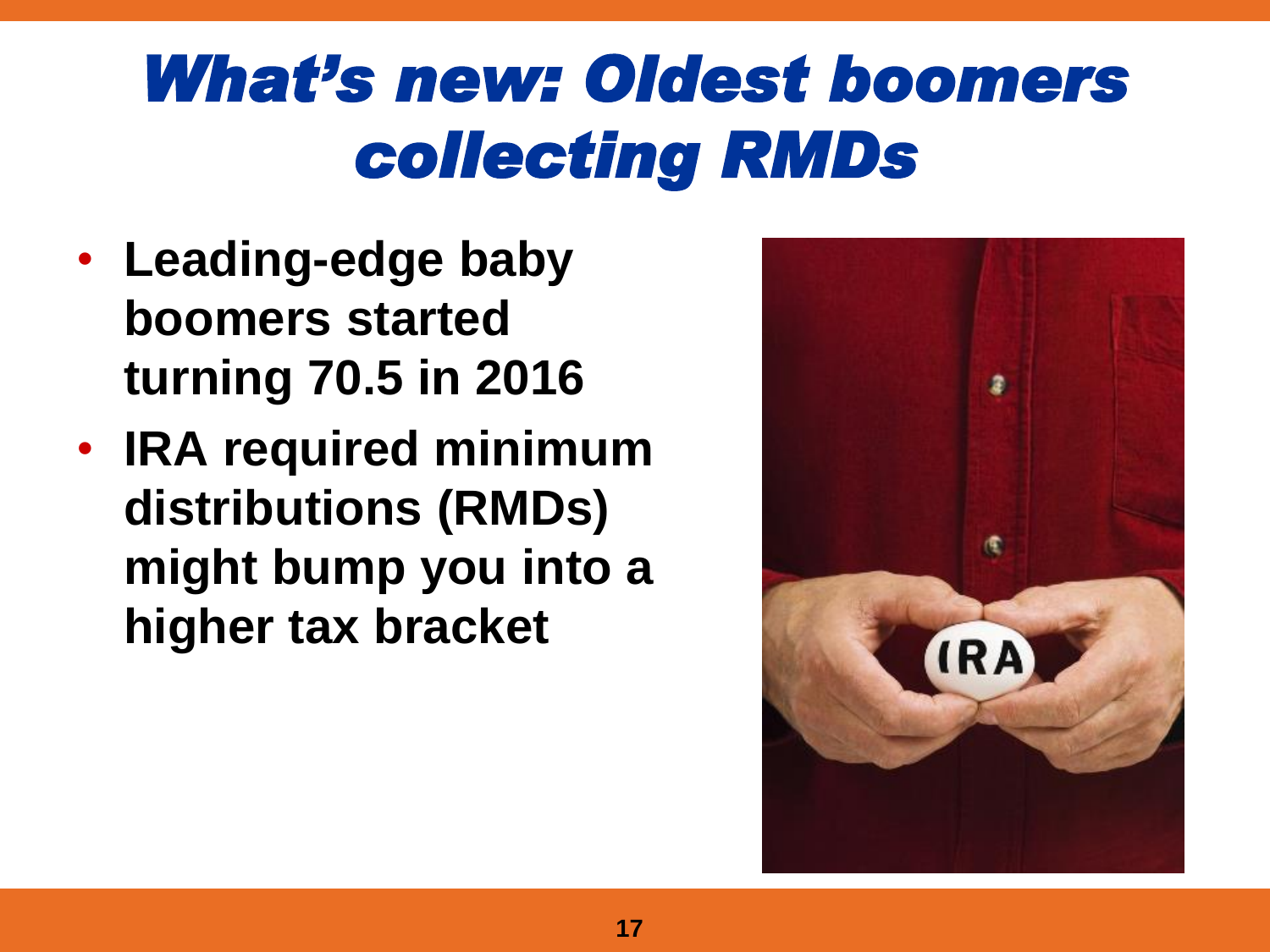## *Heading off taxes on Social Security benefits*



- **Tip #1: Draw down IRAs in advance of 70.5**
- **Tip #2: Convert to Roth**
- **Tip #3: Delay Social Security, reducing the number of years your income is subject to tax**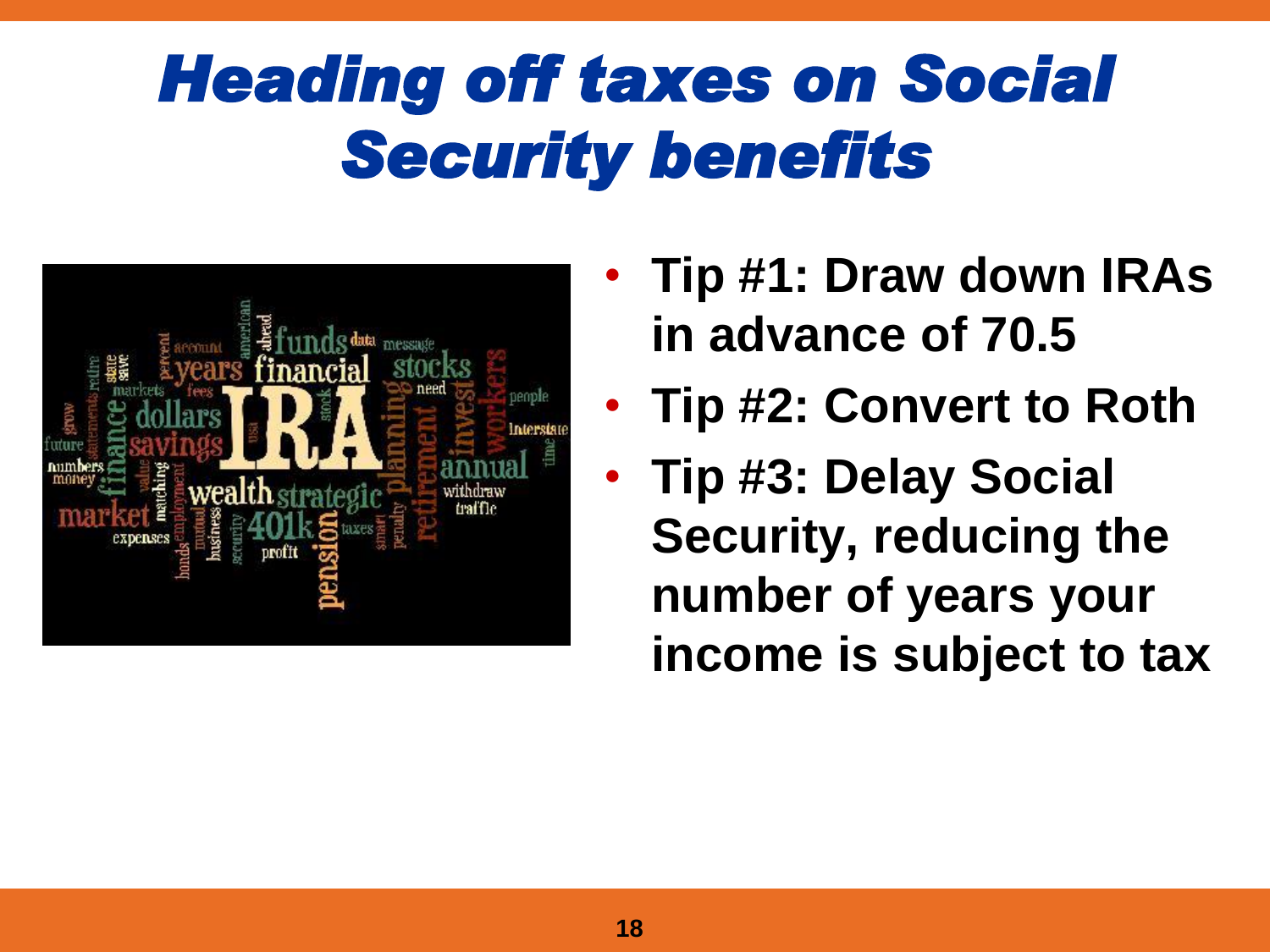#### *The future of taxes*

- **Republicans want to lower tax rates**
- **Visit the Tax Policy Center for the latest tax proposals and what they mean**

**http://www.taxpolicycenter.org**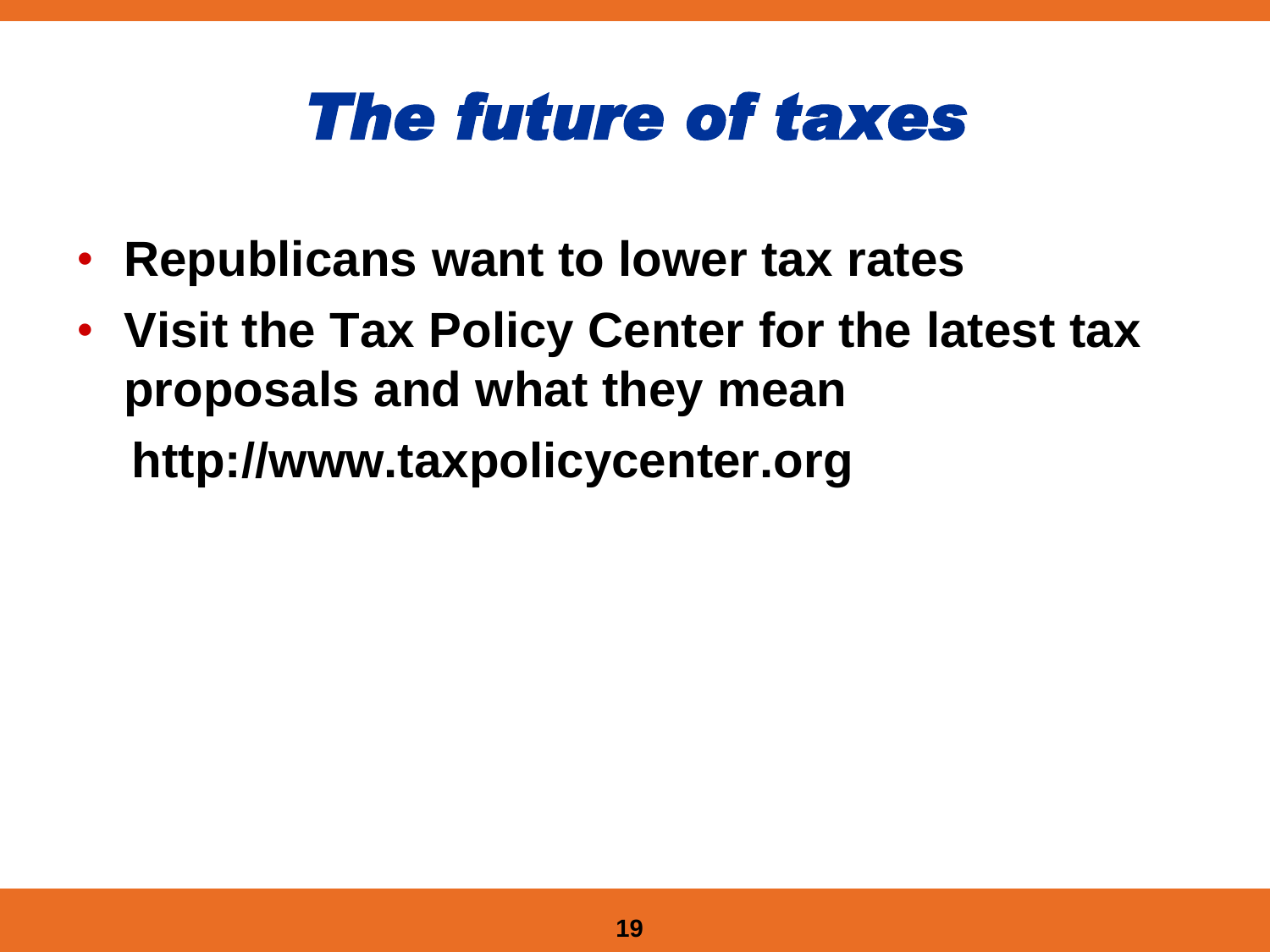#### *#4. 2017 Medicare premiums*

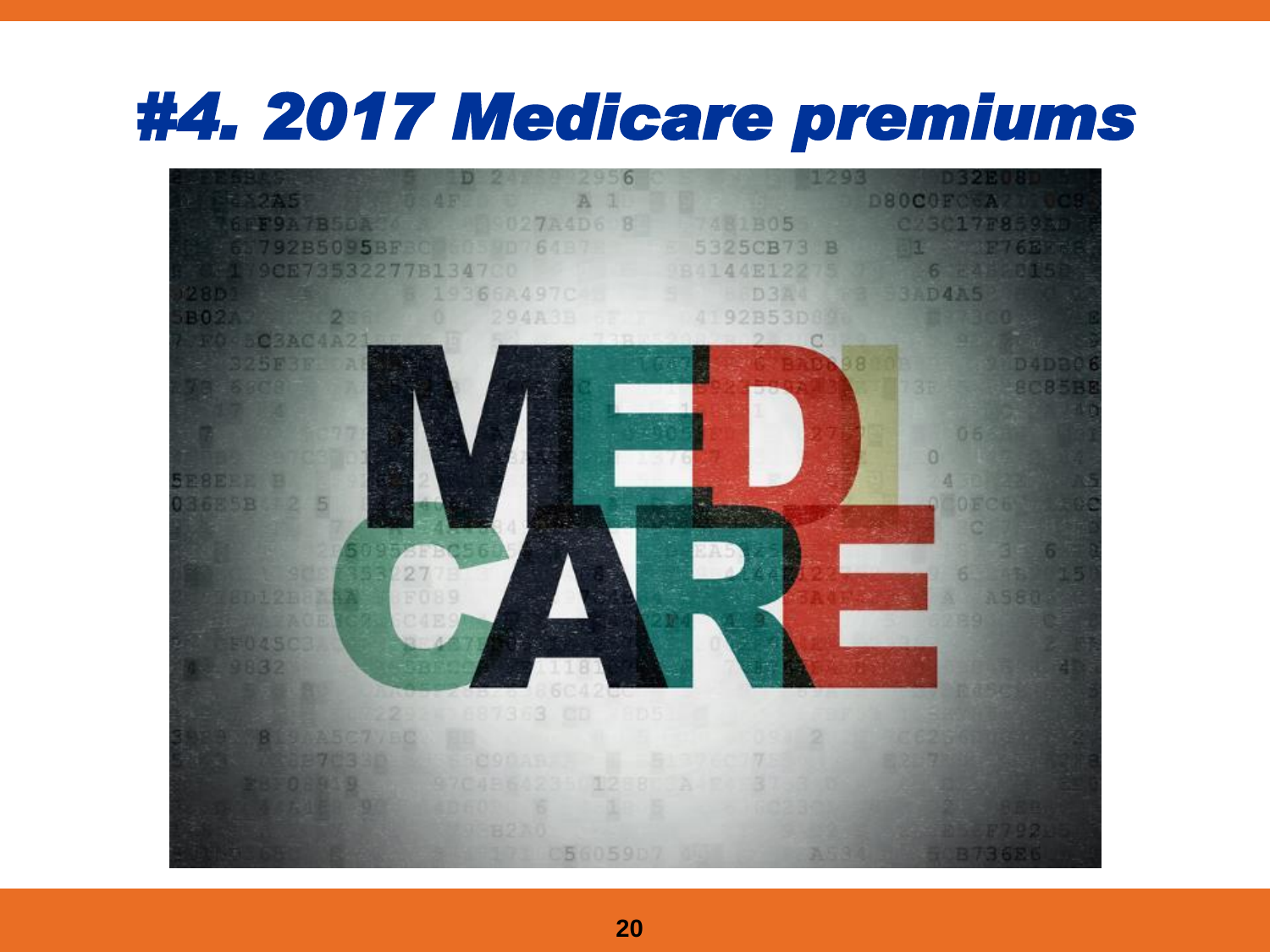## *2017 Medicare premiums*

- **Base Part B premium: \$134/month**
- **Only 30% of Medicare beneficiaries will pay this full amount**

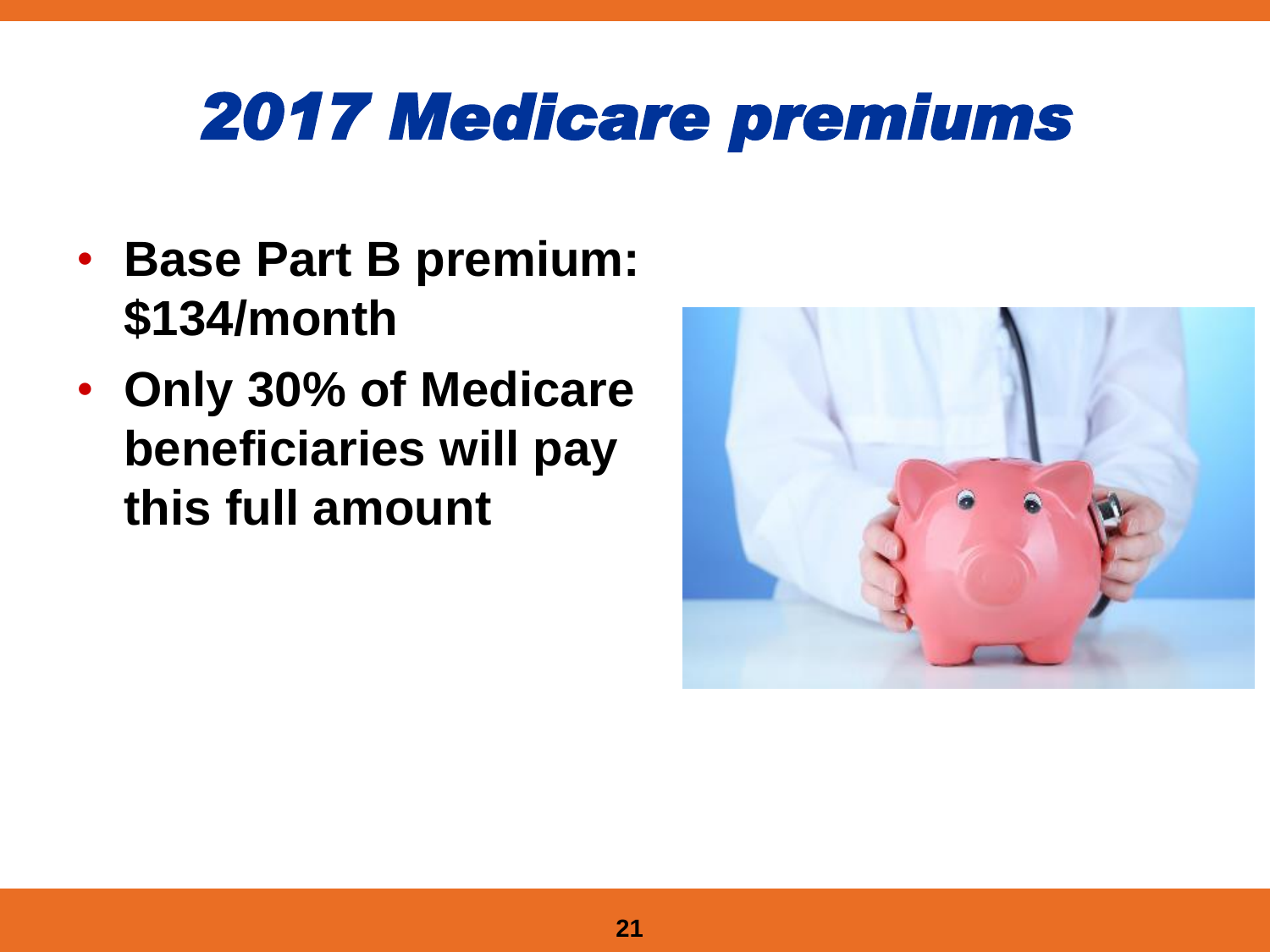## *2017 Hold harmless provision*



- **Limits the increase to your Part B premium to the Social Security COLA**
	- **Applies if you were having your Part B premium deducted from Social Security in 2016**
	- **Average Part B premium for those held harmless: \$109**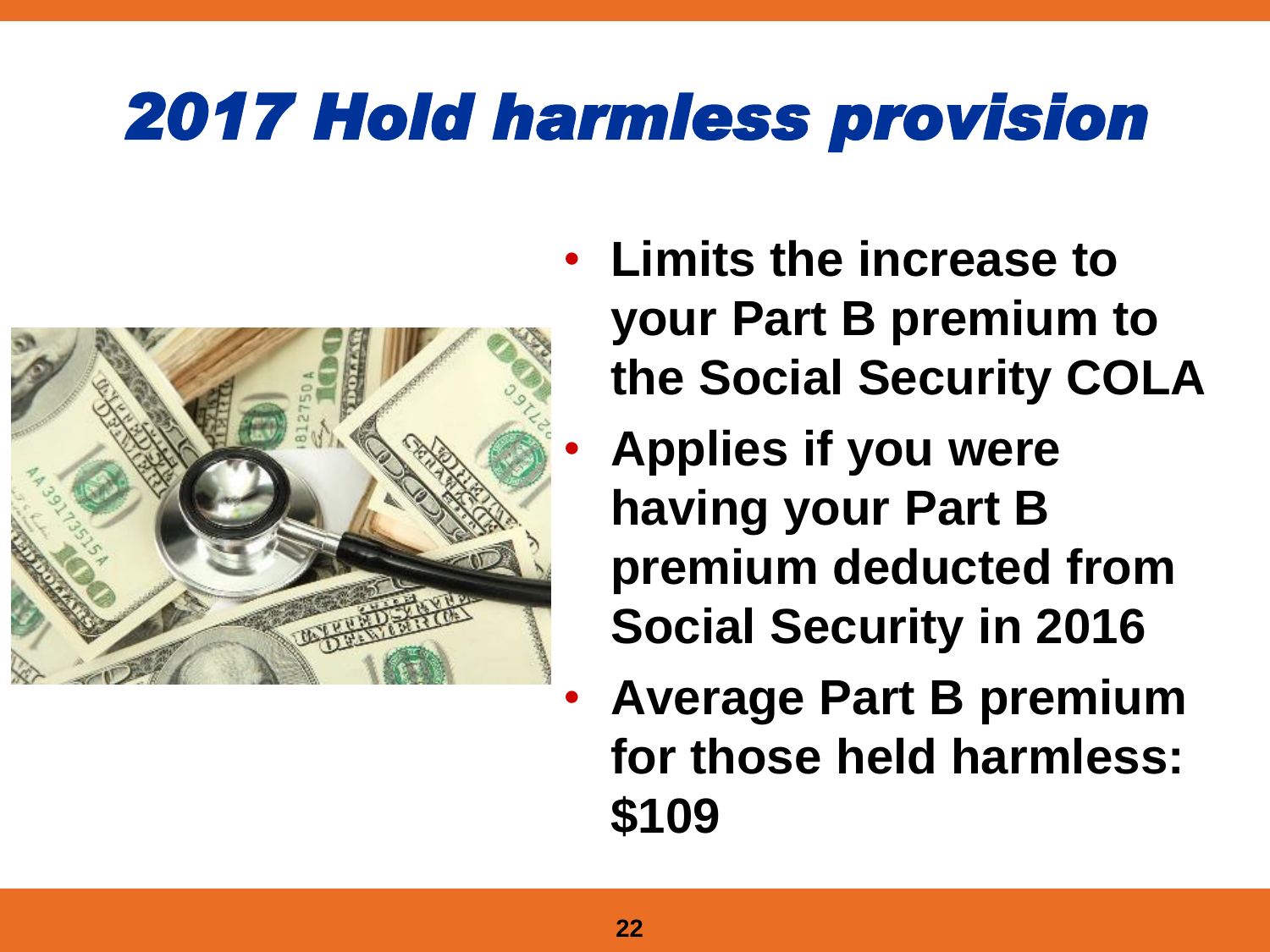## *What if you were not held harmless?*

- **You will pay the \$134 base premium if you are enrolled in Medicare Part B and:**
	- **You were not having Part B premiums deducted from Social Security in 2016 (i.e., you hadn't started Social Security yet)**
	- **You enrolled in Medicare for the first time in 2017**
	- **Your income is over \$85,000 if single or \$170,000 if married**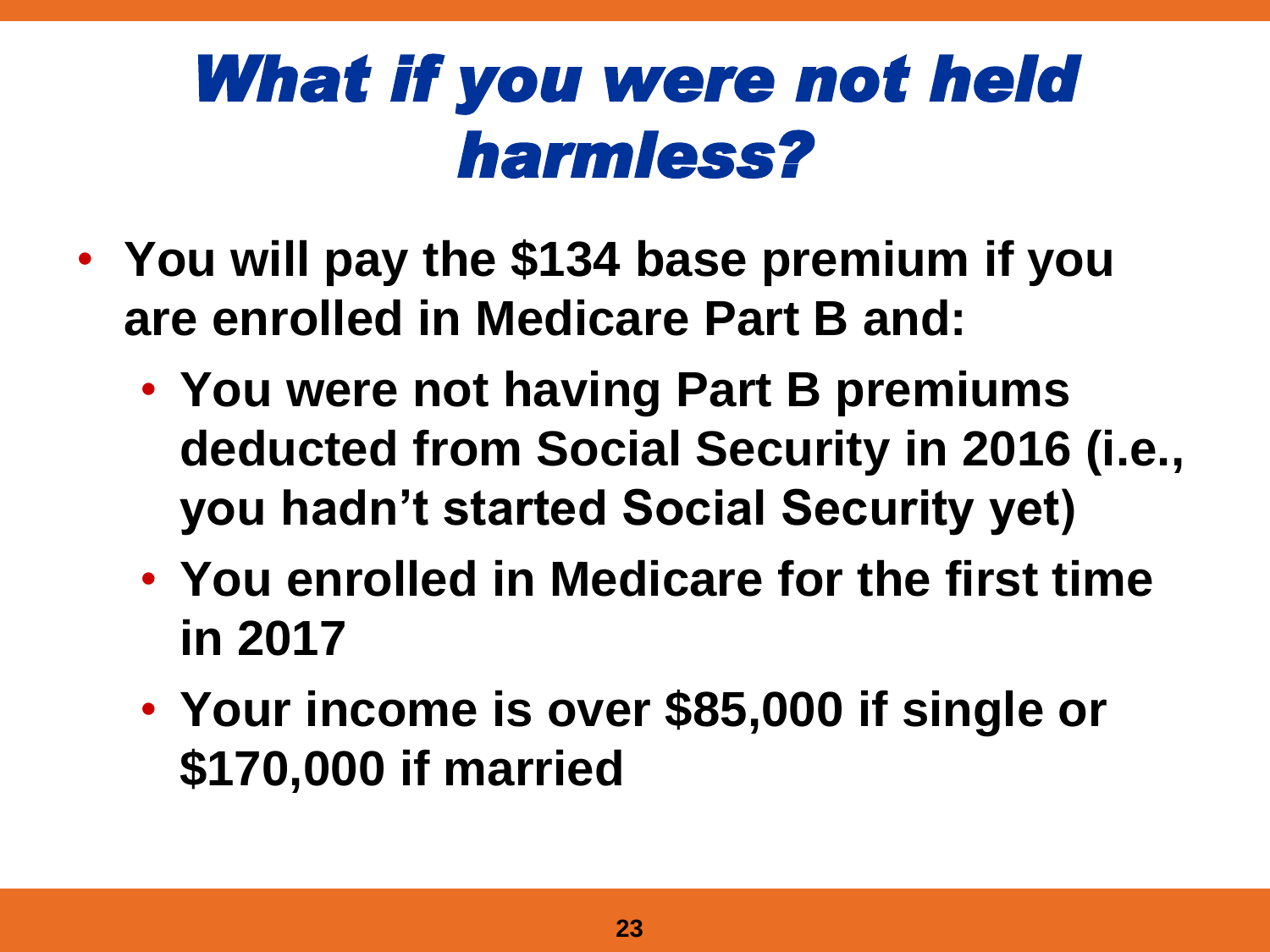## *Monthly premiums for Parts B & D Including Income Related Monthly Adjustment Amounts*

| <b>MAGI</b><br><b>Single</b> | <b>MAGI</b><br><b>Joint</b> | <b>MAGI</b><br><b>Married</b><br>filing<br>separately | <b>Part B</b><br>monthly<br>premium<br>paid to<br><b>Medicare</b> | <b>Part B</b><br>income-<br>related<br>adjustment<br>amount<br>paid to<br><b>Medicare</b> | <b>Part D</b><br>monthly<br>premium<br>(average)<br>paid to<br><i>insurer</i> | <b>Part D</b><br>income-<br>related<br>adjustment<br>amount paid<br>to Medicare | <b>Total Parts</b><br><b>B&amp;D</b><br>premium |
|------------------------------|-----------------------------|-------------------------------------------------------|-------------------------------------------------------------------|-------------------------------------------------------------------------------------------|-------------------------------------------------------------------------------|---------------------------------------------------------------------------------|-------------------------------------------------|
| $\leq$ \$85,000              | $\leq$ \$170,000            | $\leq$ \$85,000                                       | $$134.00*$                                                        | \$0.00                                                                                    | \$40.00                                                                       | \$0.00                                                                          | \$174.00                                        |
| $$85,001 -$<br>\$107,000     | $$170,001 -$<br>\$214,000   |                                                       | \$134.00                                                          | \$53.50                                                                                   | \$40.00                                                                       | \$13.30                                                                         | \$240.80                                        |
| $$107,001 -$<br>\$160,000    | $$214,001 -$<br>\$320,000   |                                                       | \$134.00                                                          | \$133.90                                                                                  | \$40.00                                                                       | \$34.20                                                                         | \$342.10                                        |
| $$160,001 -$<br>\$214,000    | $$320,001 -$<br>\$428,000   | $$85,001 -$<br>\$128,000                              | \$134.00                                                          | \$214.30                                                                                  | \$40.00                                                                       | \$55.20                                                                         | \$443.50                                        |
| > \$214,000                  | > \$428,000                 | > \$128,000                                           | \$134.00                                                          | \$294.60                                                                                  | \$40.00                                                                       | \$76.20                                                                         | \$544.80                                        |

\*\$109 on average if held harmless in 2017

**These do not include premiums for Medicare Advantage or Medicare supplement plans**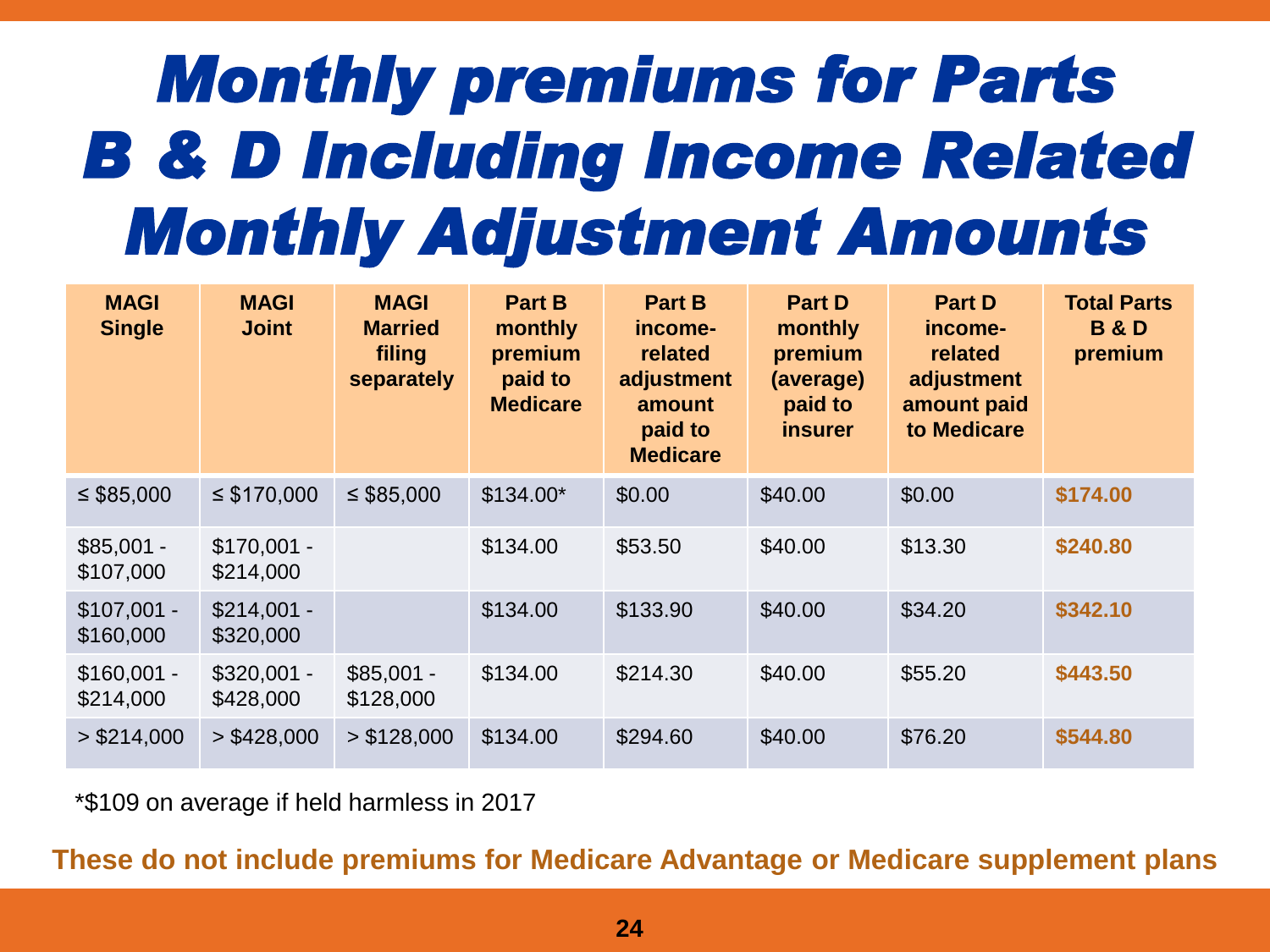#### *#5. The future of Medicare*

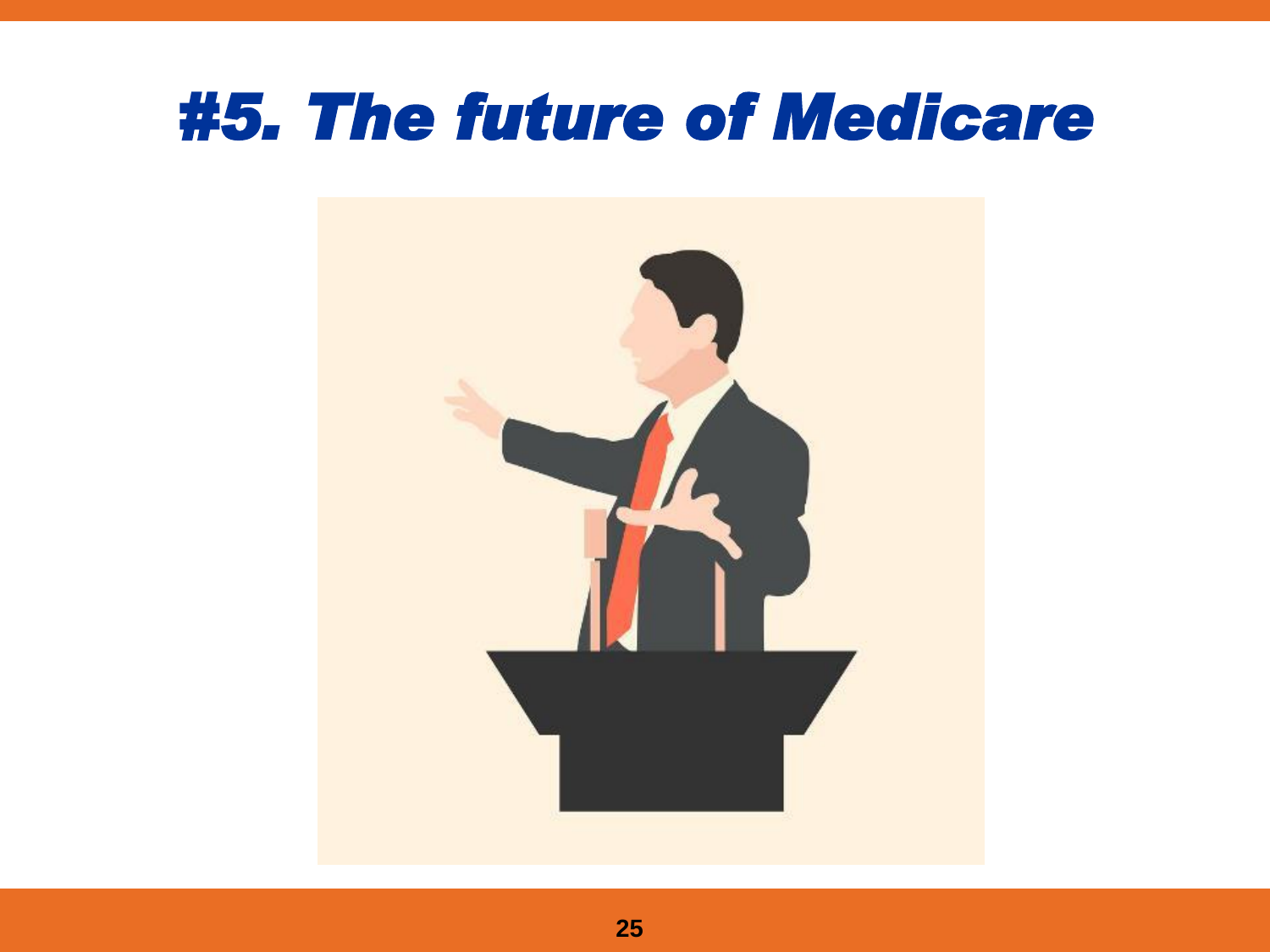#### *Republican reform goals*

- **Shift more costs to individuals and states**
- **Overhaul entire health care delivery system:**
	- **ACA**
	- **Medicare**
	- **Medicaid**

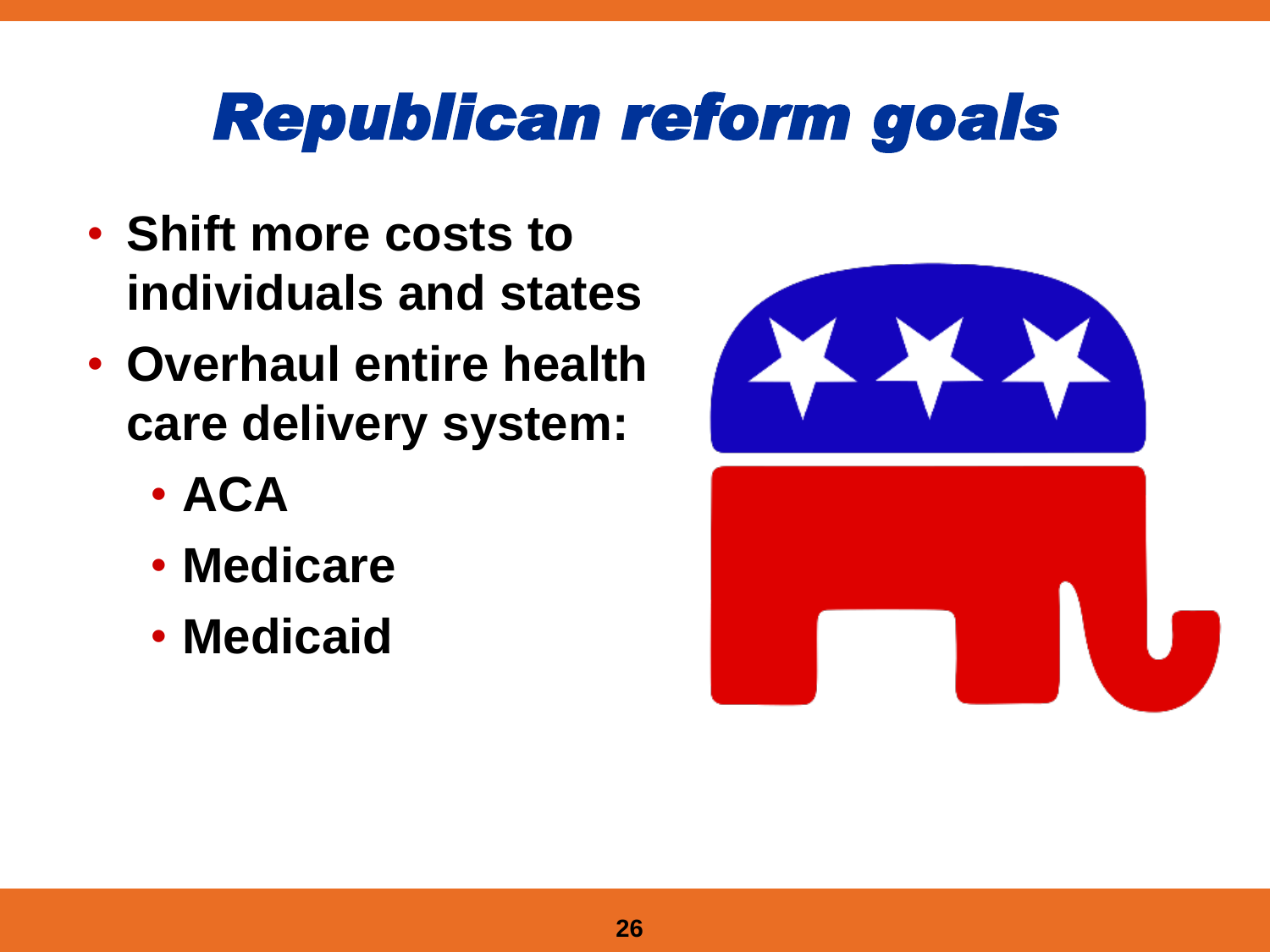#### *Possible Medicare reform*



- **Voucher system, also called premium support**
- **Medicare beneficiaries would use vouchers to buy private insurance**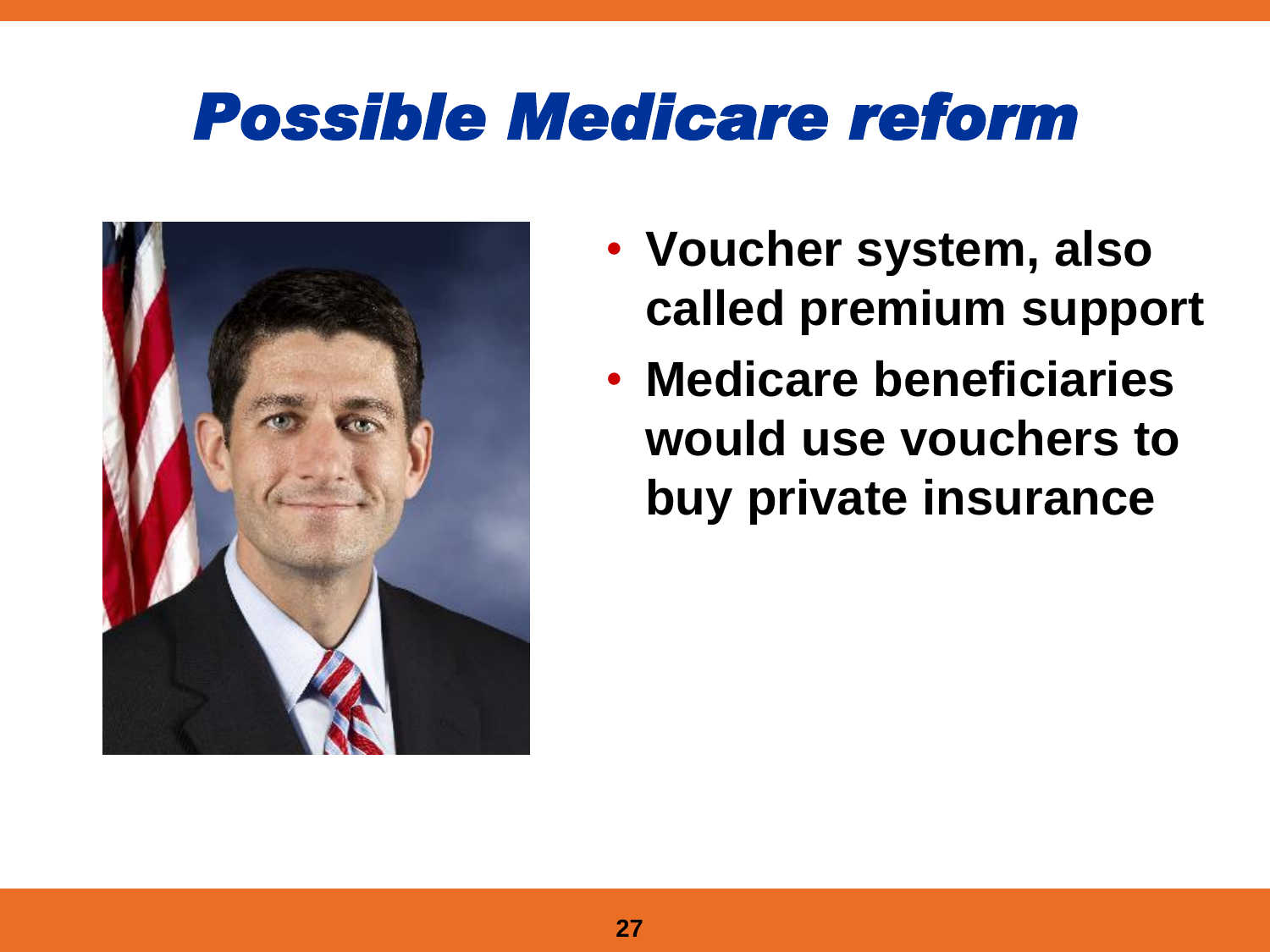#### *#6. The future of Social Security*

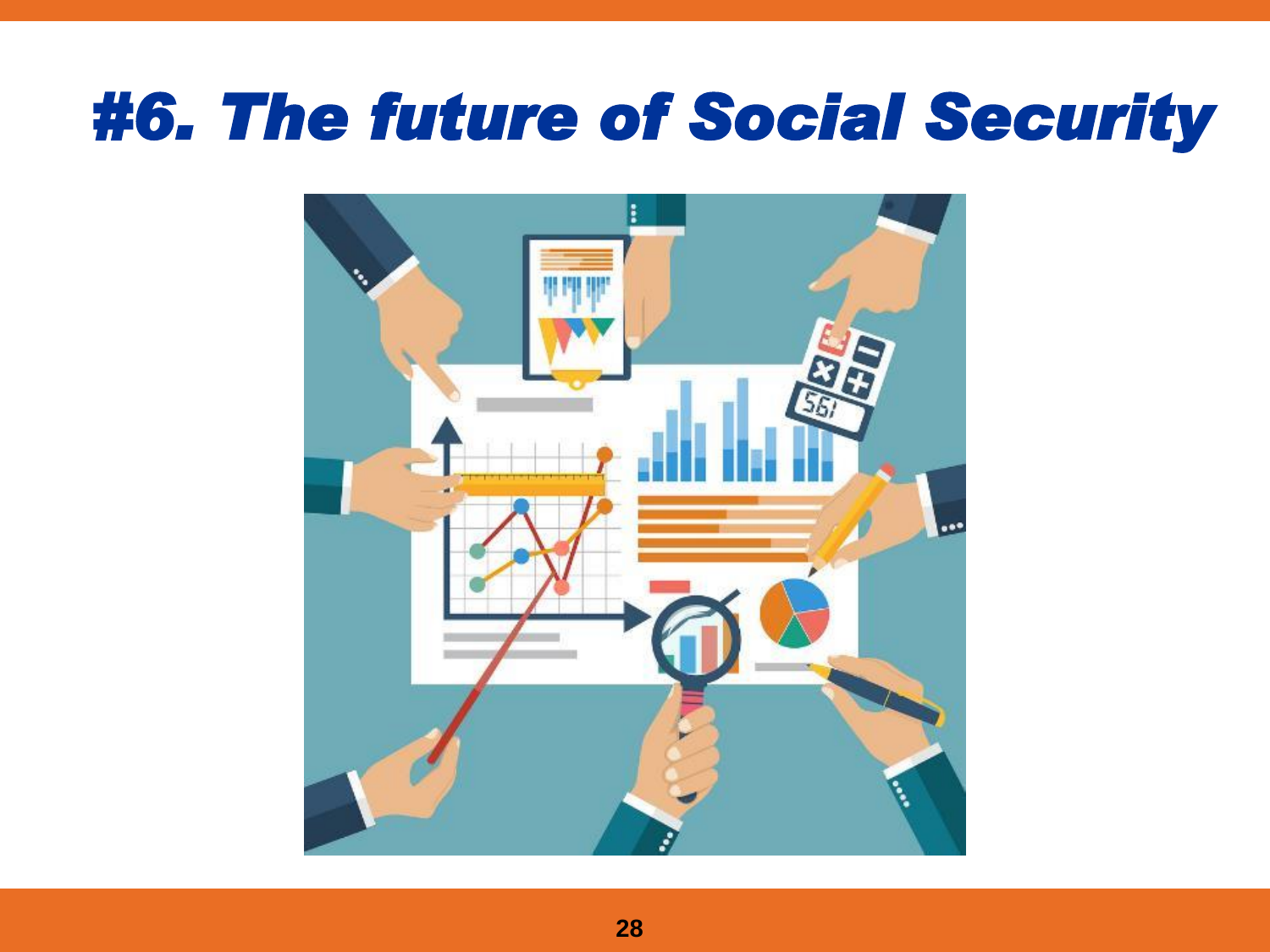## *OASDI Trust Fund still growing*

**Trust fund balance on 12/31/15: \$2.813 trillion**

#### **2016 results**

- **Total income: \$957 billion**
- **Total expenditures: \$922 billion**
- **Net increase in assets: \$ 35 billion**

**Trust fund balance on 12/31/16: \$2.848 trillion**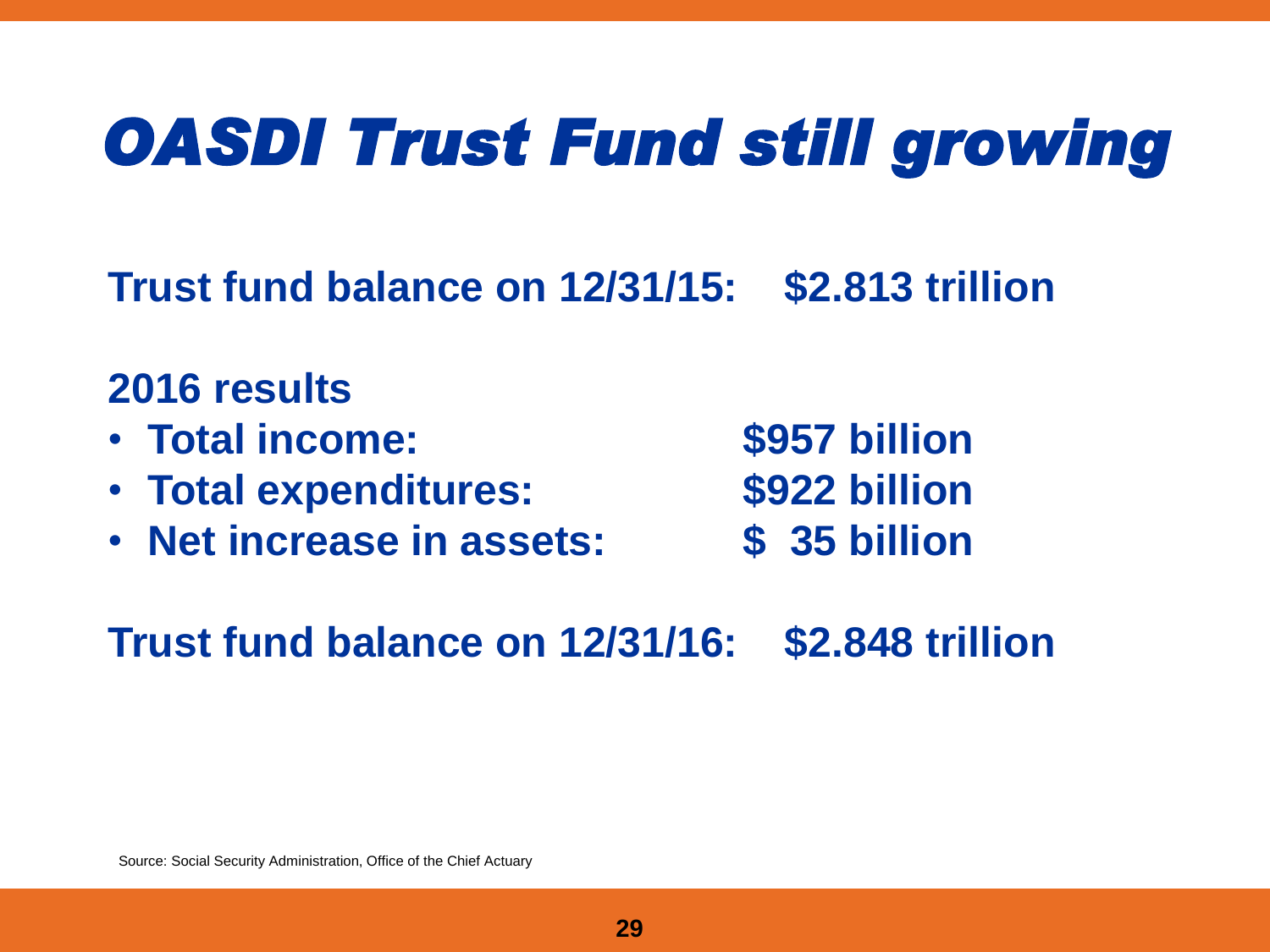#### *Long-term projections: without reform, benefits fall to 79% in 2034*

**OASDI Income, Cost and Expenditures as Percentages of Taxable Payroll [Under Intermediate Assumptions]**



Source: 2016 OASDI Trustees Report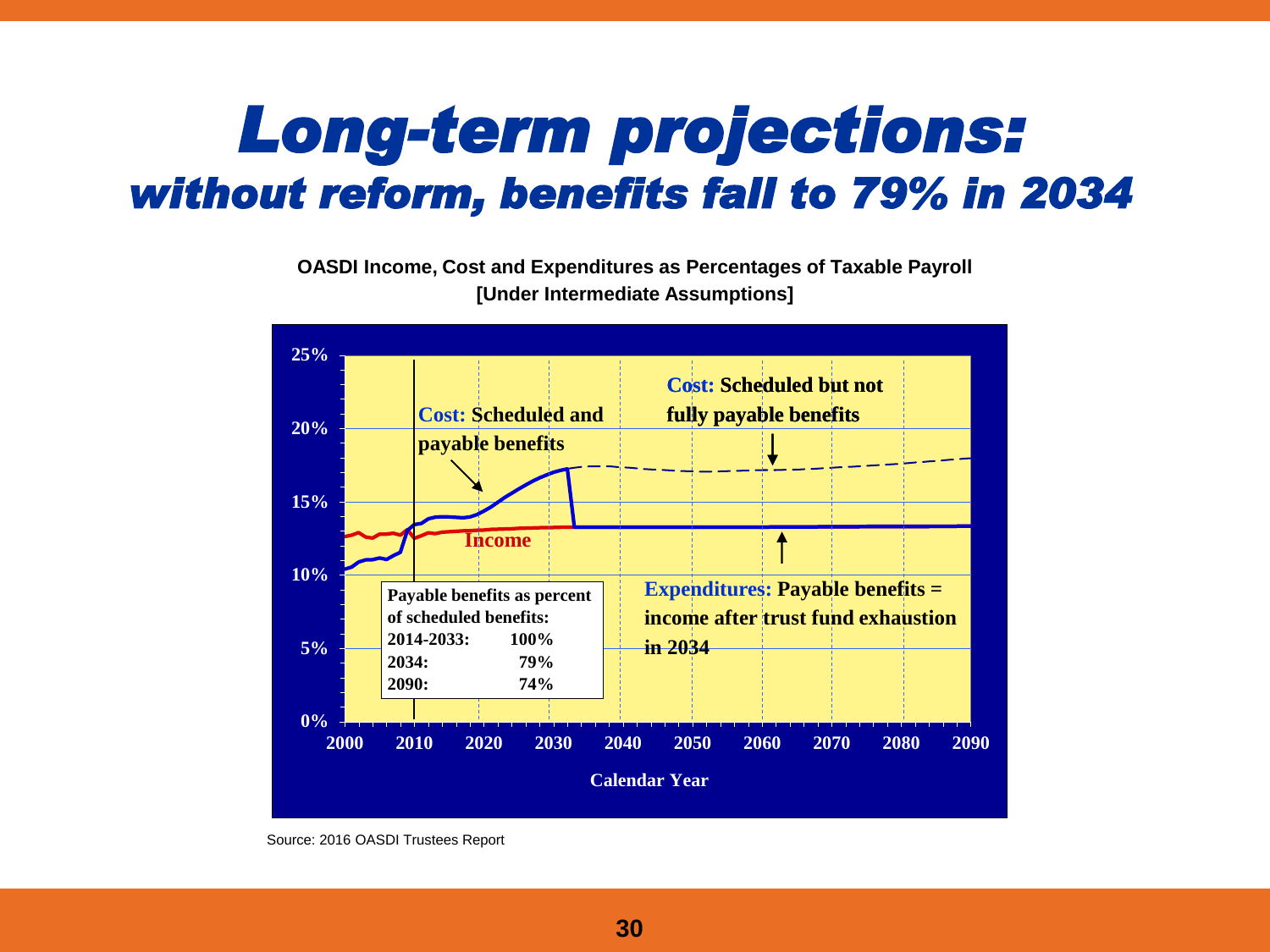## *What would it take to restore solvency to the system?*

#### **Reform proposals being studied**

- **Increase maximum earnings subject to Social Security tax (currently \$127,200 in 2017)**
- **Raise the normal retirement age (currently 66 for individuals born between 1943 and 1954; 67 for those born in 1960 or later)**
- **Lower benefits for future retirees (escalate benefits based on increases in consumer prices rather than wages)**
- **Reduce cost-of-living adjustments (COLAs) for all retirees**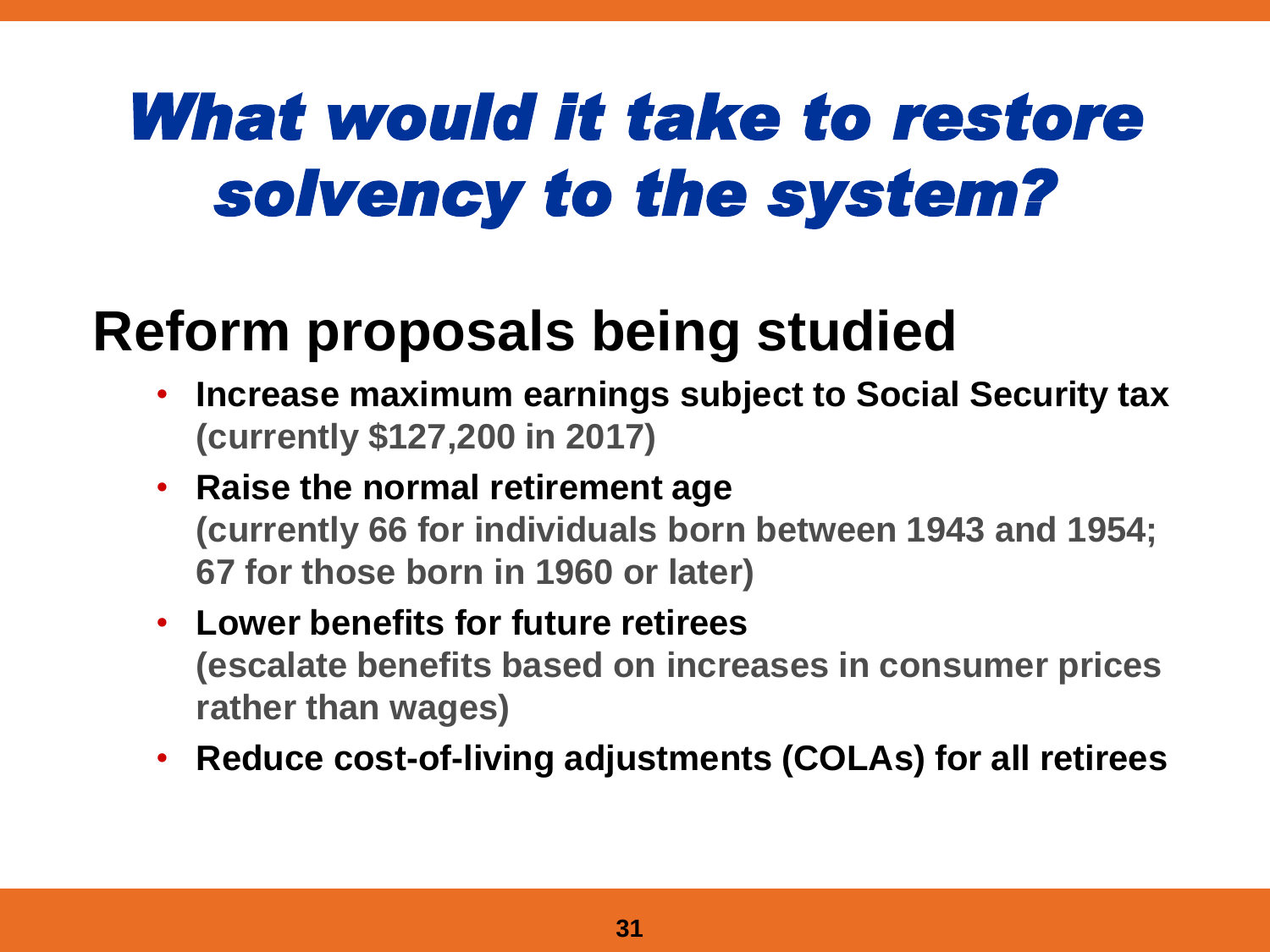## *Republicans on Social Security*

- **Republicans may seek to privatize it by establishing "personal accounts"**
- **Recent Trump SSA appointments: Tom Leppert, Mike Korbey**
- **Both favor privatizing Social Security**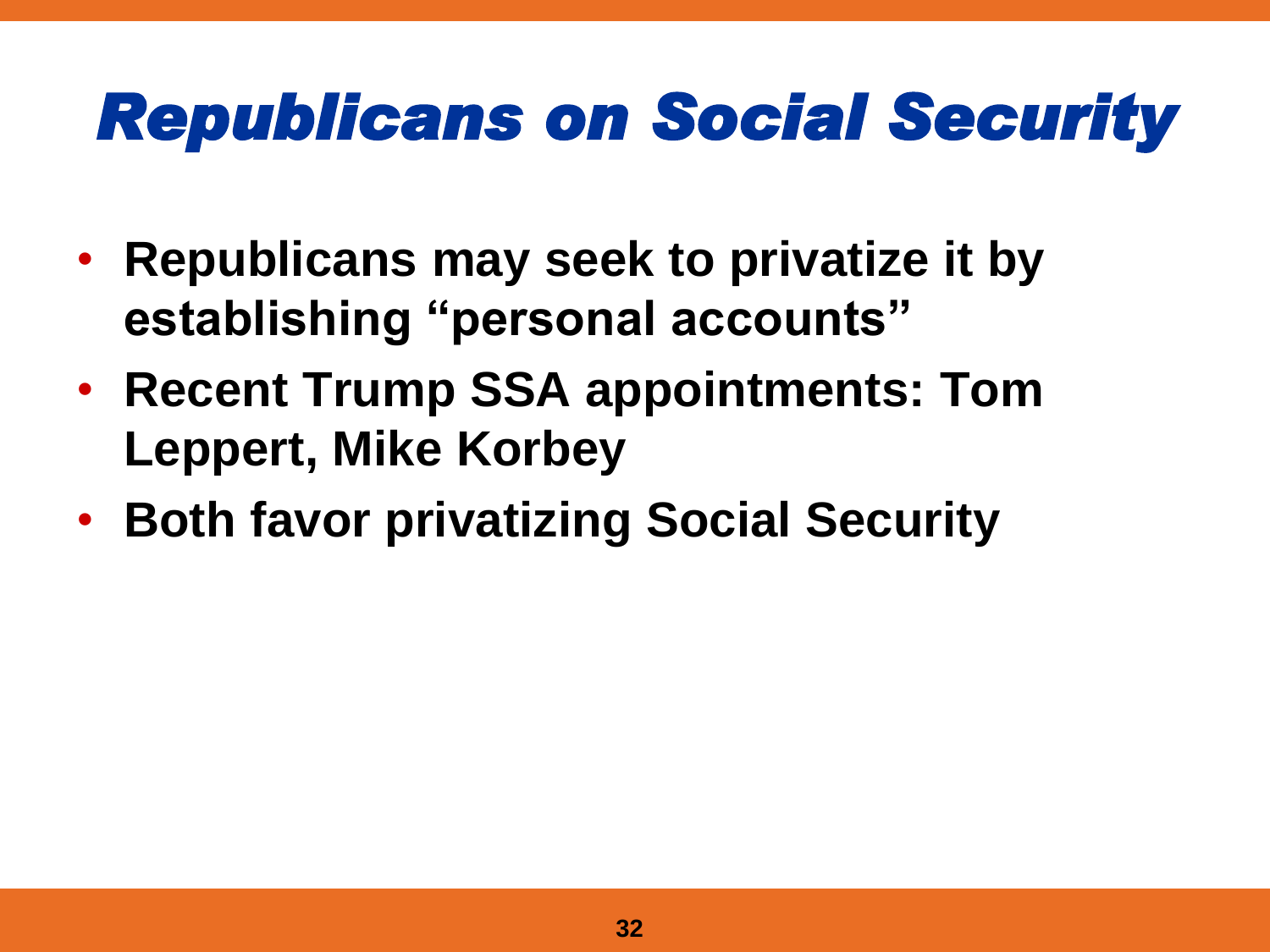#### *#7. Claiming strategies update*

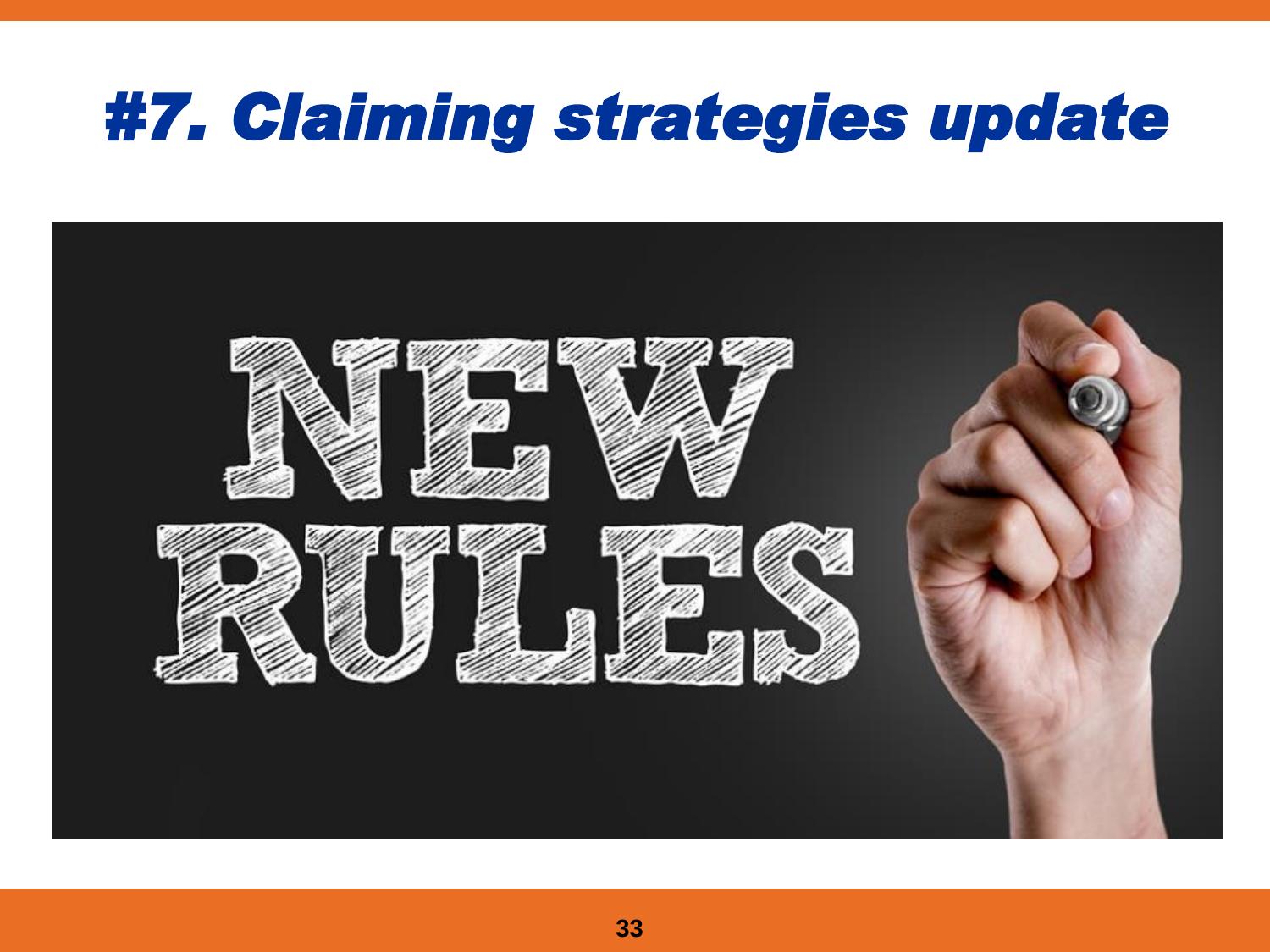#### *File and suspend*

- **File and suspend gone for good as of April 2016. For those of you who suspended before the deadline…**
	- **Be sure to have your spouses file for their spousal benefits at the appropriate time**
	- **Your DRC-adjusted benefits will automatically resume at 70**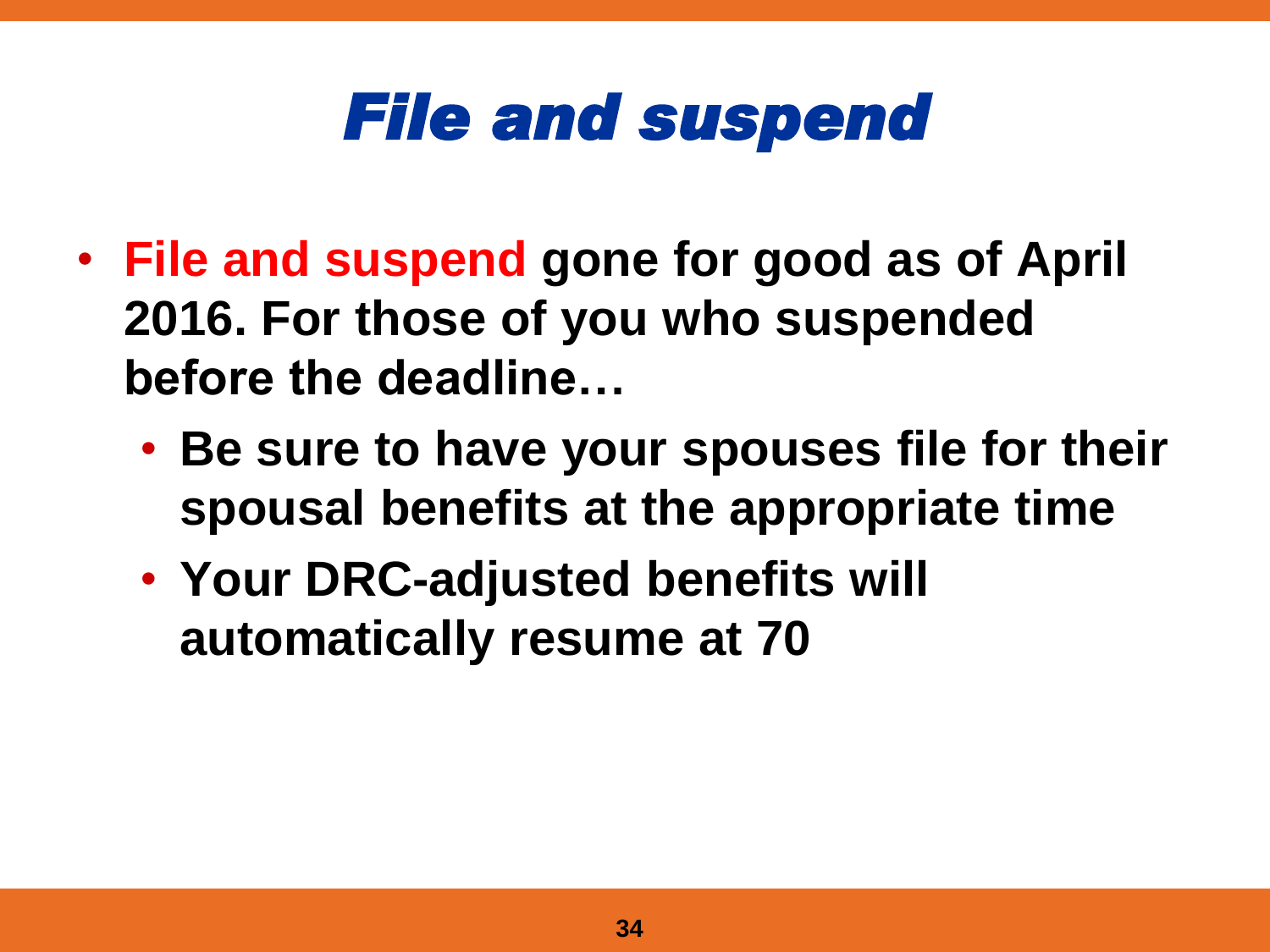## *Claim now, claim more later*

- **Were you born before January 2, 1954?**
- **If so, you may claim a benefit on your spouse's record even if your own benefit exceeds your spousal benefit**

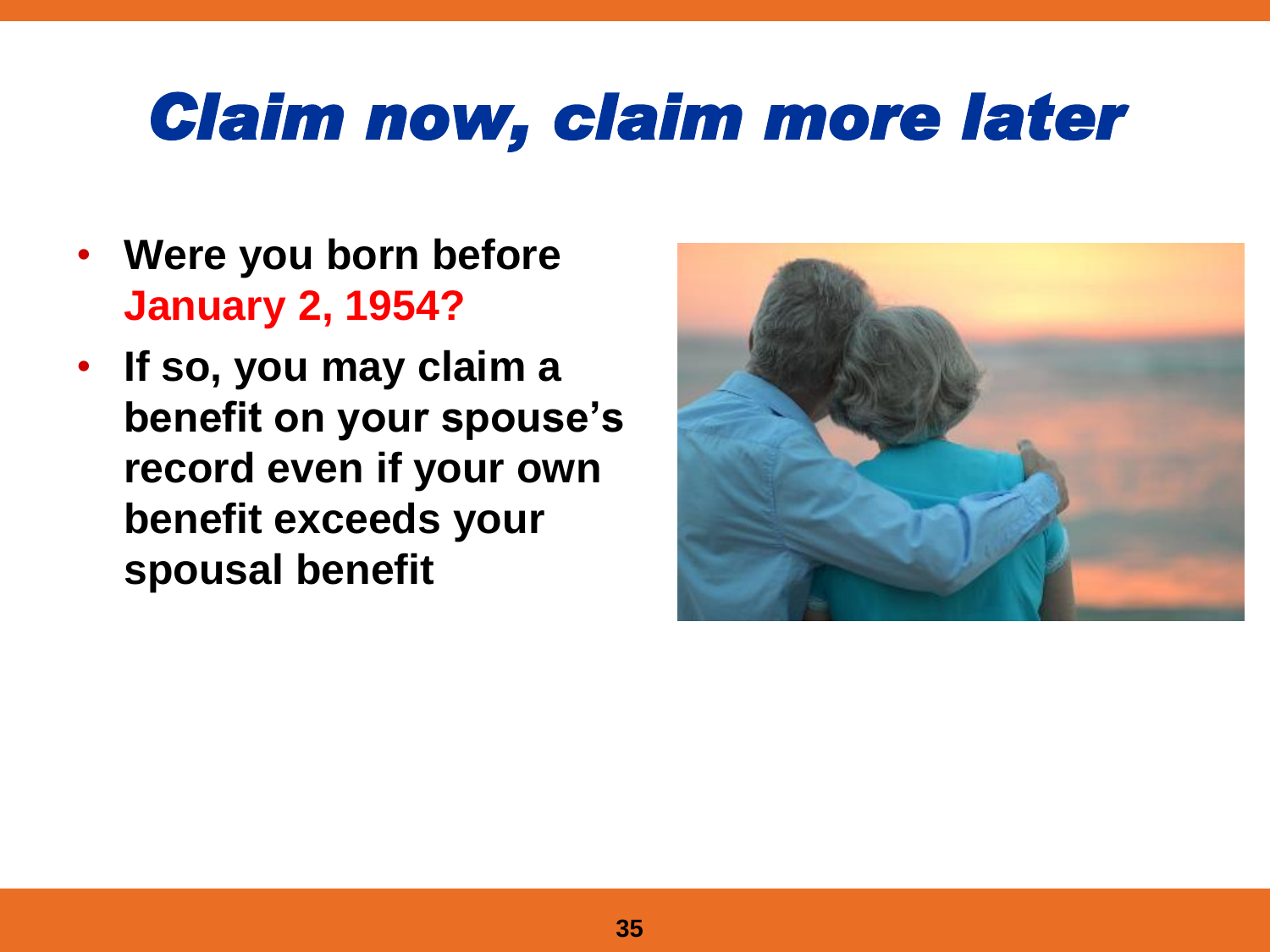## *Claim now, claim more later*

- **John, age 66, PIA \$2,400; Jane, age 66, PIA \$1,600** 
	- **Jane files on her own record at 66 (\$1,600 benefit)**
	- **John files on Jane's record at 66 (\$800 benefit)**
	- **John's benefit builds four years of delayed credit; John files at 70 (\$2,400 x 1.32 = \$3,168)**
	- **In the event Jane outlives John, she'll receive his maximized benefit**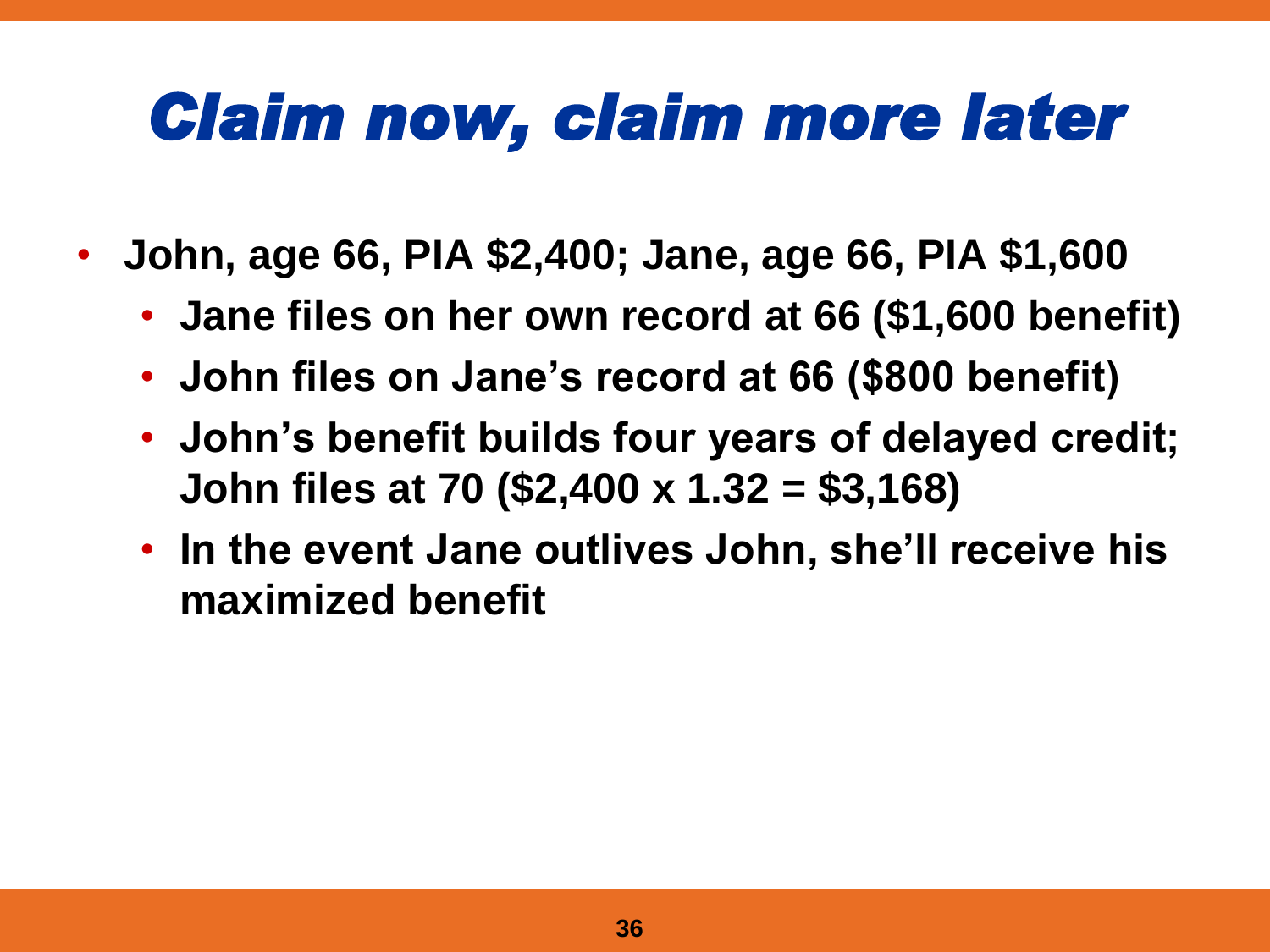#### *Social Security checkup*

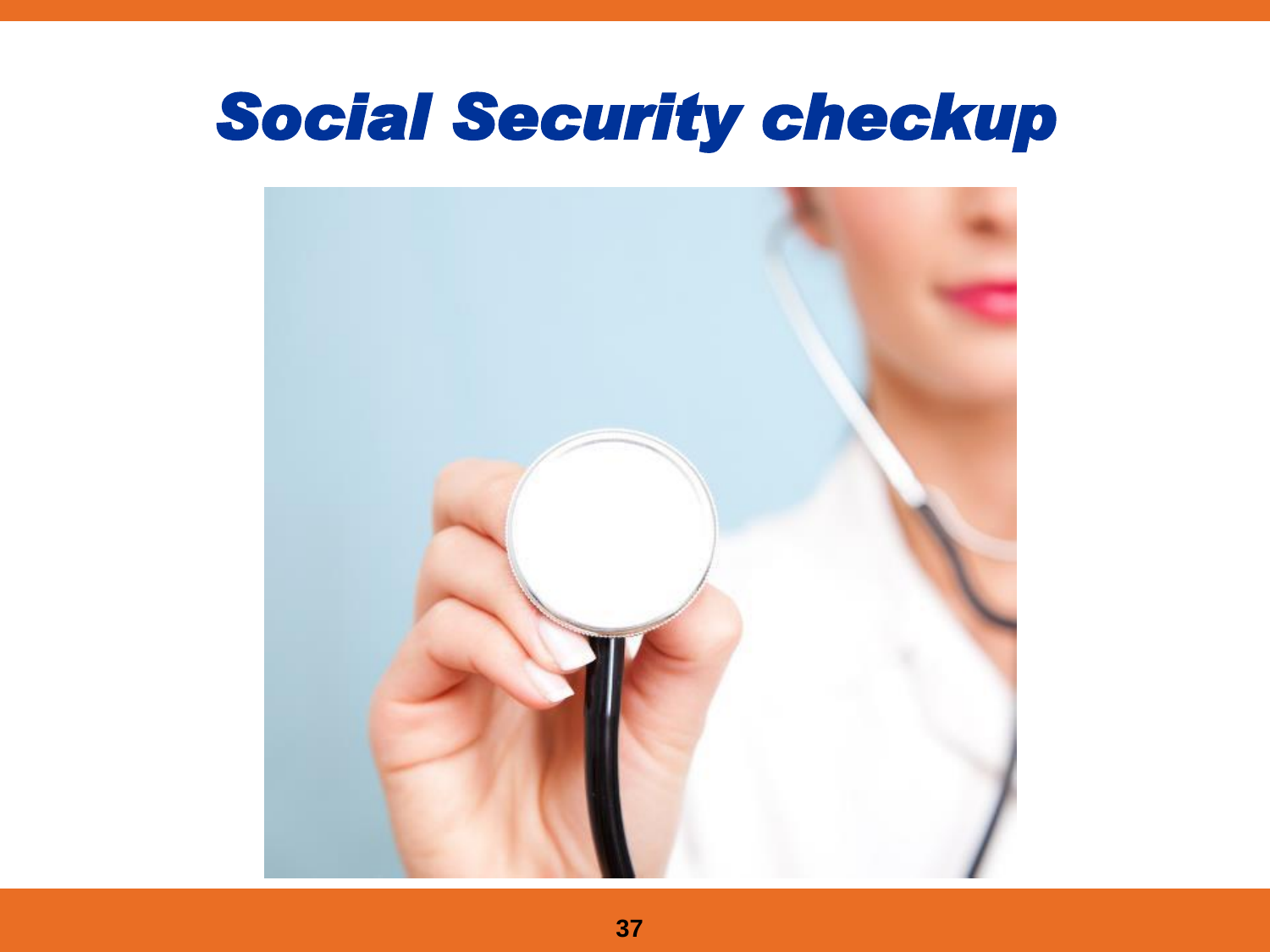#### *Real cases – could this be you?*

• **A married person who never added on her spousal benefit after her husband filed for his benefit.**

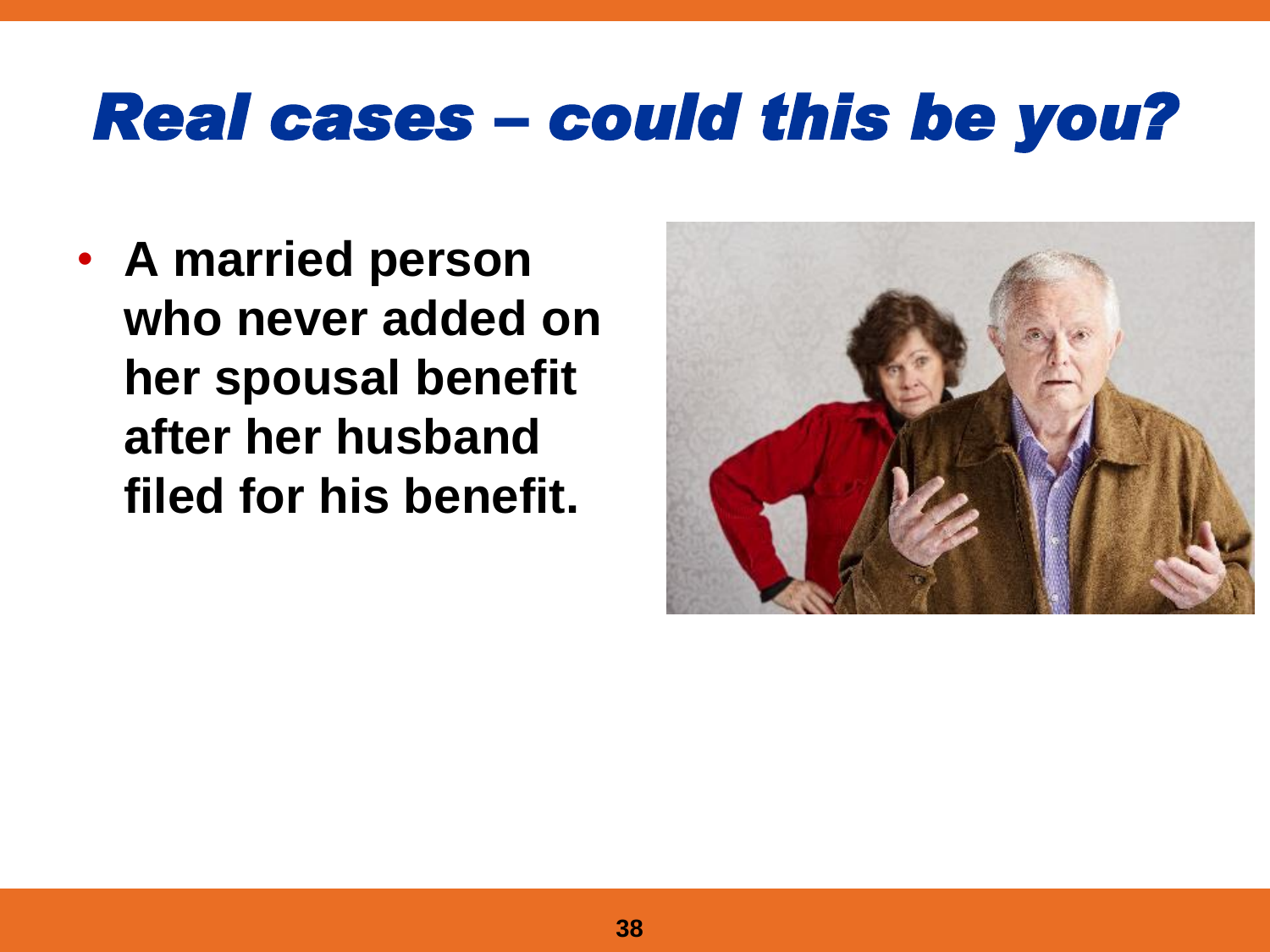#### *Real cases – could this be you?*



• **A divorced person who didn't know she could a claim a benefit off her exspouse.**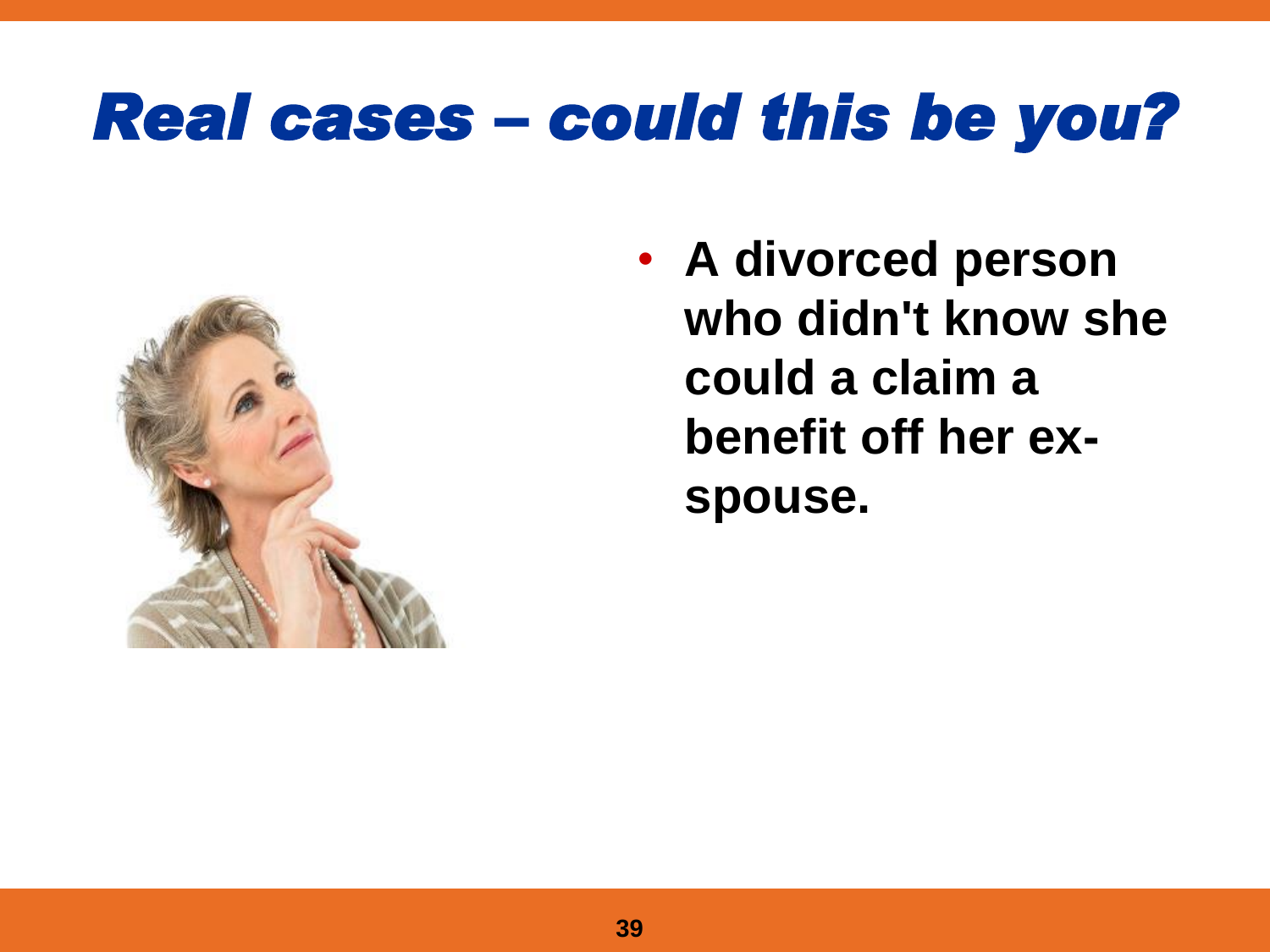#### *Real cases – could this be you?*

- **A divorced person whose ex-spouse is now deceased making her eligible for a survivor benefit that is higher than her own benefit.**
- **Note: They would've had to have been married for over 10 years.**

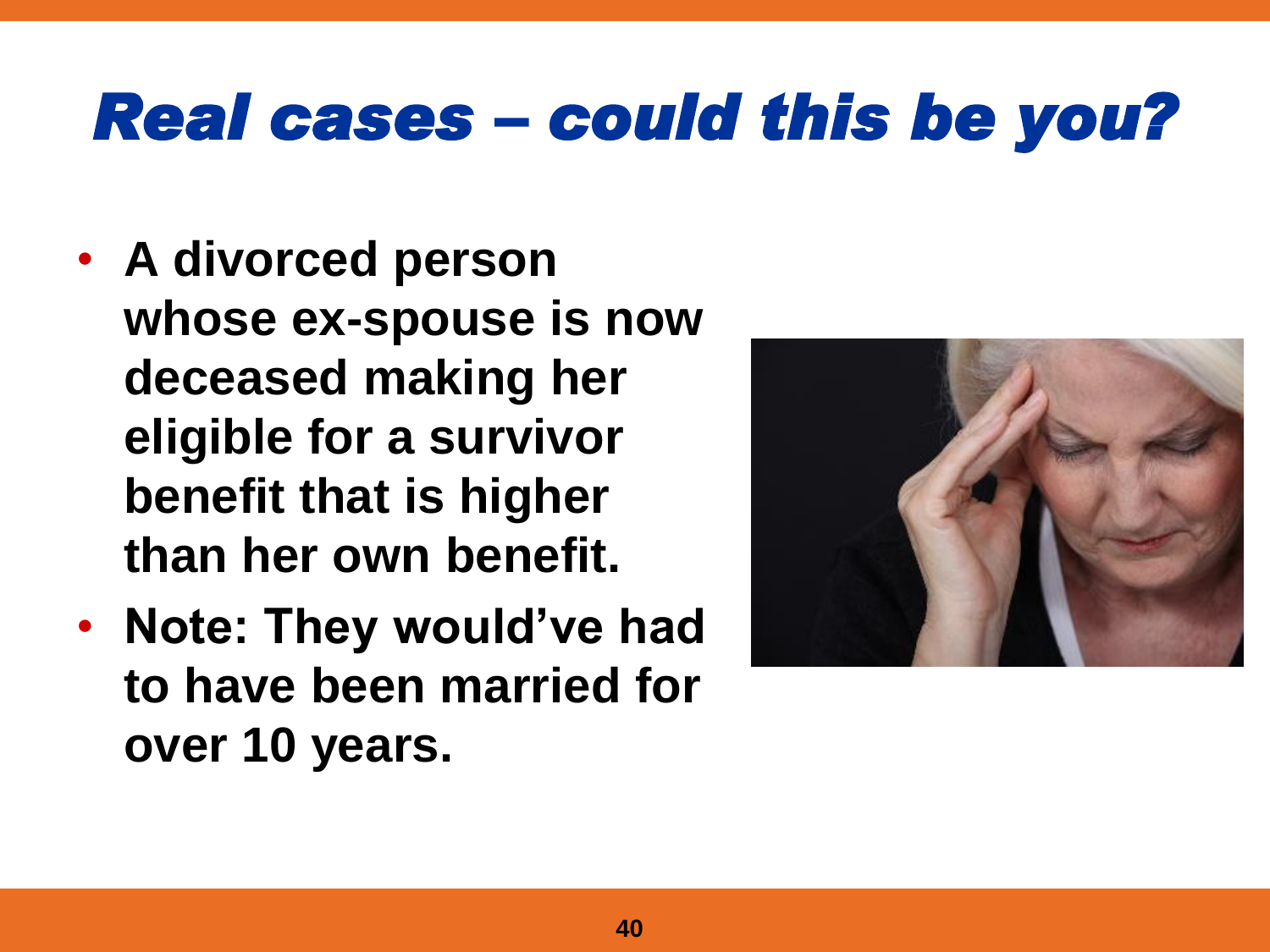## *Social Security Checkup*

- **Let us help you:**
	- **Identify possible benefits**
	- **Explore claiming strategies**
	- **See how Social Security fits into the rest of your retirement income plan**